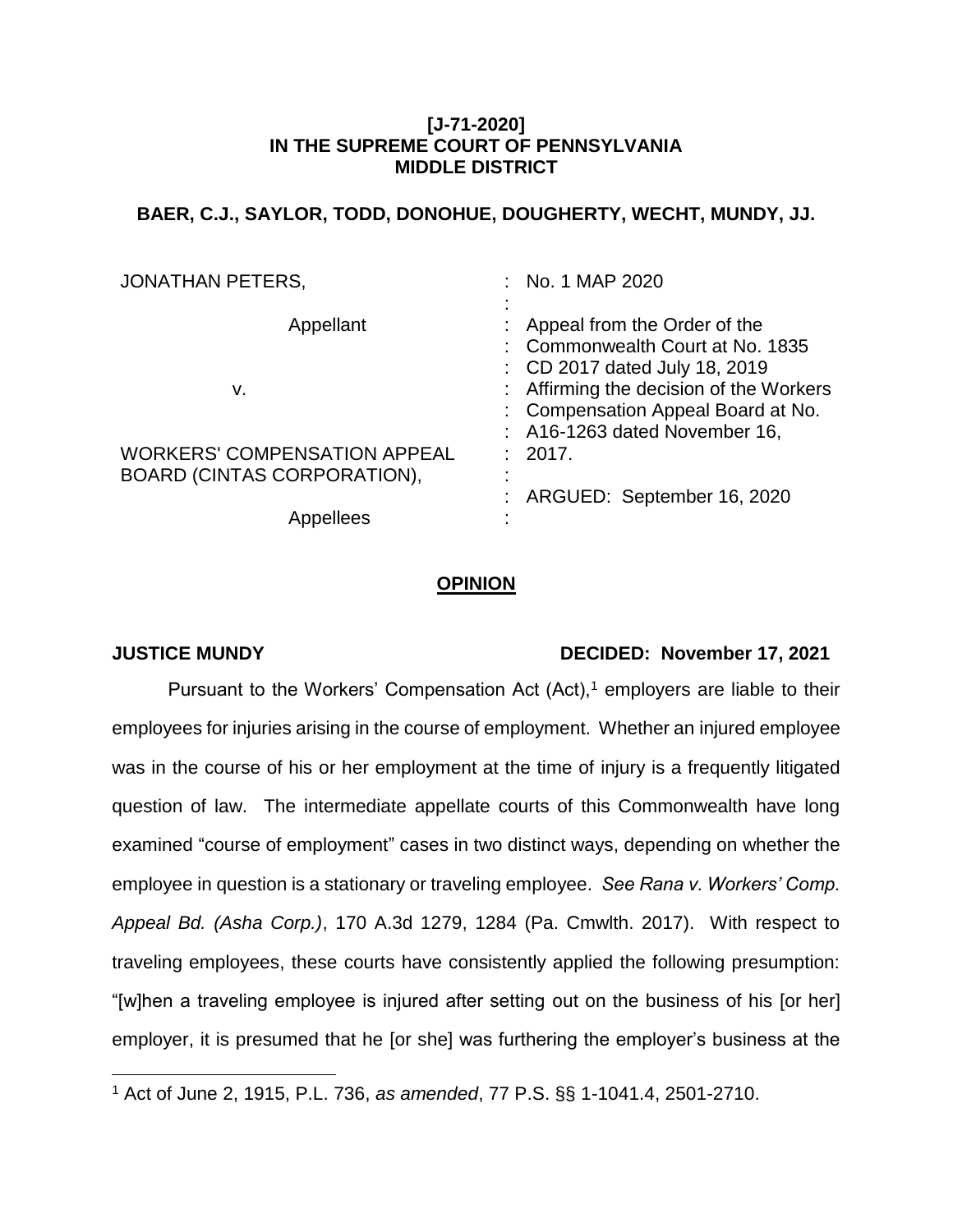time of the injury" unless the employer rebuts the presumption by showing that the employee's actions, at some point prior to the injury, "were so foreign to and removed from his [or her] usual employment that they constitute an abandonment of that employment." *Roman v. Workmen's Comp. Appeal Bd. (Dep't of Envtl. Res.)*, 616 A.2d 128, 130 (Pa. Cmwlth. 1992). The foregoing rebuttable presumption is sometimes referred to as the traveling employee doctrine, the continuous coverage rule, or the commercial traveler rule. This Court has never specifically addressed the traveling employee doctrine; therefore, we granted review to consider the contours of a traveling employee's course of employment.

## **I. Factual Background and Procedural History**

At all times relevant to this appeal, Jonathan Peters (Claimant) was employed by Cintas Corporation (Employer) as a uniform sales representative. In this position Claimant worked half-days in Employer's Allentown, Pennsylvania branch office on Mondays, Tuesdays, and Wednesdays, and traveled the remainder of those days, as well as Thursdays and Fridays, to meet with, and present products to, potential customers in the region around Reading, Pennsylvania. Following his last sales appointment on February 27, 2015, Claimant attended an Employer-sponsored event at a pub in Allentown called the Tilted Kilt. After leaving the event Claimant was injured in a motor vehicle accident. Alleging that the motor vehicle accident occurred during the course of his employment with Employer, Claimant filed a claim petition seeking partial disability benefits from February 28, 2015 to April 2, 2015, and total disability benefits from April 3, 2015 onwards. Employer responded by filing an answer, in which it specifically denied that Claimant was in the course of his employment at the time of the motor vehicle accident.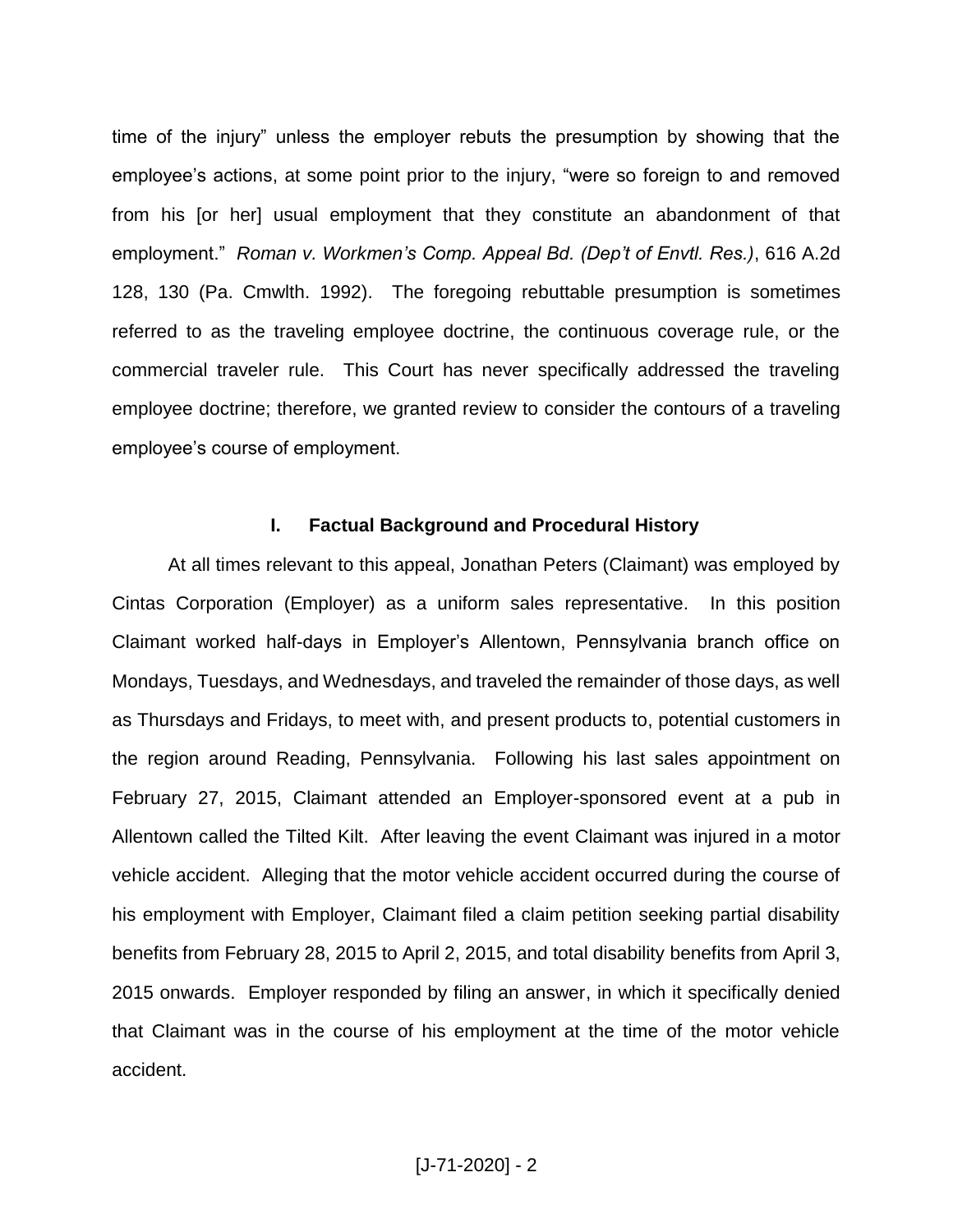Claimant's claim petition was assigned to a Workers' Compensation Judge (WCJ), who, upon agreement of the parties, bifurcated the matter to initially determine whether Claimant was in the course of his employment at the time of the motor vehicle incident, such that the injuries are compensable under the Act, before examining the medical component of the claim. The WCJ held hearings on the course of employment issue on February 10, 2016, and April 1, 2016.

At the first hearing before the WCJ, Claimant testified in support of his claim petition. Claimant testified that February 27, 2015, a Friday, was a full sales day for him and that he met with customers in the northern portion of his sales territory that day. WCJ's Decision, Finding of Fact (FOF) **[5.** He stated that after his last sales appointment that day he drove to Allentown to attend the event at the Tilted Kilt. *Id.* He indicated during his testimony that he passed the highway exit to his home on his way to the Tilted Kilt. *Id.* 

By way of background, Claimant testified that his sales manager, Michael Cintron, had invited the sales representatives to the event earlier that week. *Id.* During his testimony Claimant described the event as a celebration to mark the end of a "sales blitz" week. *Id.* According to Claimant, these types of events were held on prior occasions during sales blitzes. *Id.* Claimant believed these events, including the one on February 27, 2015, to be "sort of" mandatory. *Id.* 

With respect to the event itself, Claimant testified that after arriving at the Tilted Kilt on February 27, 2015, there was a recap of the work performed during the sales blitz. *Id.*  He stated that appetizers and drinks, which were ultimately paid for by Employer, were served. *Id.* Claimant testified that he left the Tilted Kilt at approximately 8:00 p.m. and that the motor vehicle accident occurred on his way home from the Tilted Kilt. *Id.*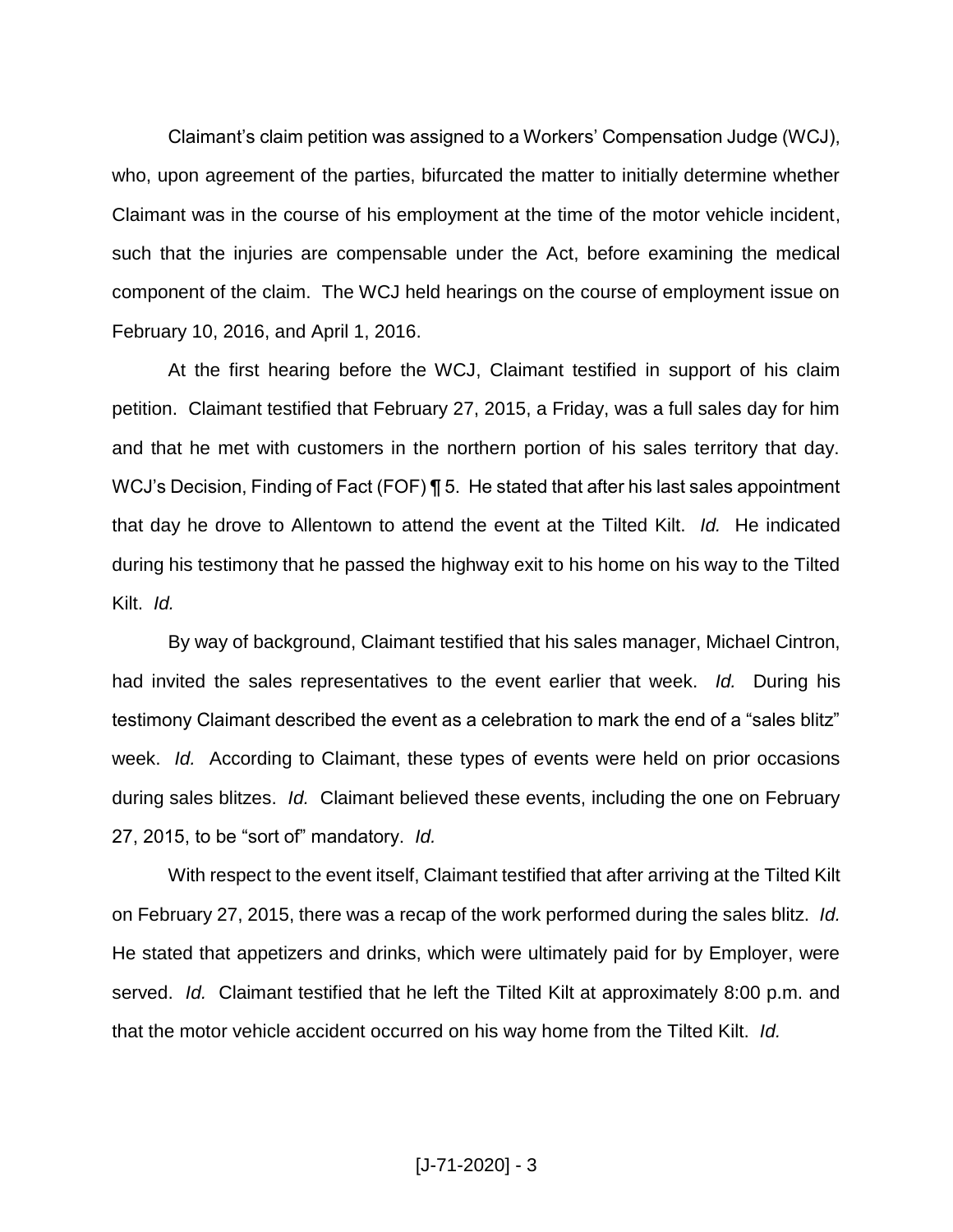At the second hearing before the WCJ, Employer presented the testimony of Theodore Smith, a sales representative with Employer, and Michael Cintron, a sales manager with Employer, in defense of Claimant's claim petition. Consistent with Claimant's testimony, Theodore Smith testified that Michael Cintron had invited the sales representatives to the event at the Tilted Kilt and that the appetizers and drinks served were ultimately paid for by Employer. *Id.* ¶ 6. Michael Cintron confirmed these facts during his testimony, adding that these types of events were routinely held during sales blitzes as a voluntary perk. *Id.* ¶ 7.

Contrary to Claimant's testimony, both Theodore Smith and Michael Cintron emphasized the voluntariness and social nature of the event during their testimony. *Id.*  ¶¶ 6-7. Theodore Smith described the event as a chance for the sales representatives to relax after the sales blitz. *Id.* ¶ 6. Both Theodore Smith and Michael Cintron rejected Claimant's representation that work performed during the sales blitz was recapped at the event. *Id.* Theodore Smith specifically testified that work was not discussed during the event, stating that the conversations at the event were general "chit chat." *Id.*

With respect to the motor vehicle accident, Michael Cintron testified that he received a call from Claimant sometime after 8:00 p.m. on February 27, 2015, reporting that he had been in a motor vehicle accident. *Id.* ¶ 7. Michael Cintron further testified that during the phone conversation Claimant stated that he was not on his way home from the Tilted Kilt at the time of the motor vehicle accident, but from some other event. *Id.*  However, Michael Cintron indicated during his testimony that he could not recall specifically where Claimant said he was coming from. *Id.* 

Following the second hearing before the WCJ, Claimant submitted additional testimony in support of his claim petition, which was given at a deposition on April 16, 2016. During his deposition, Claimant maintained that work was discussed at the event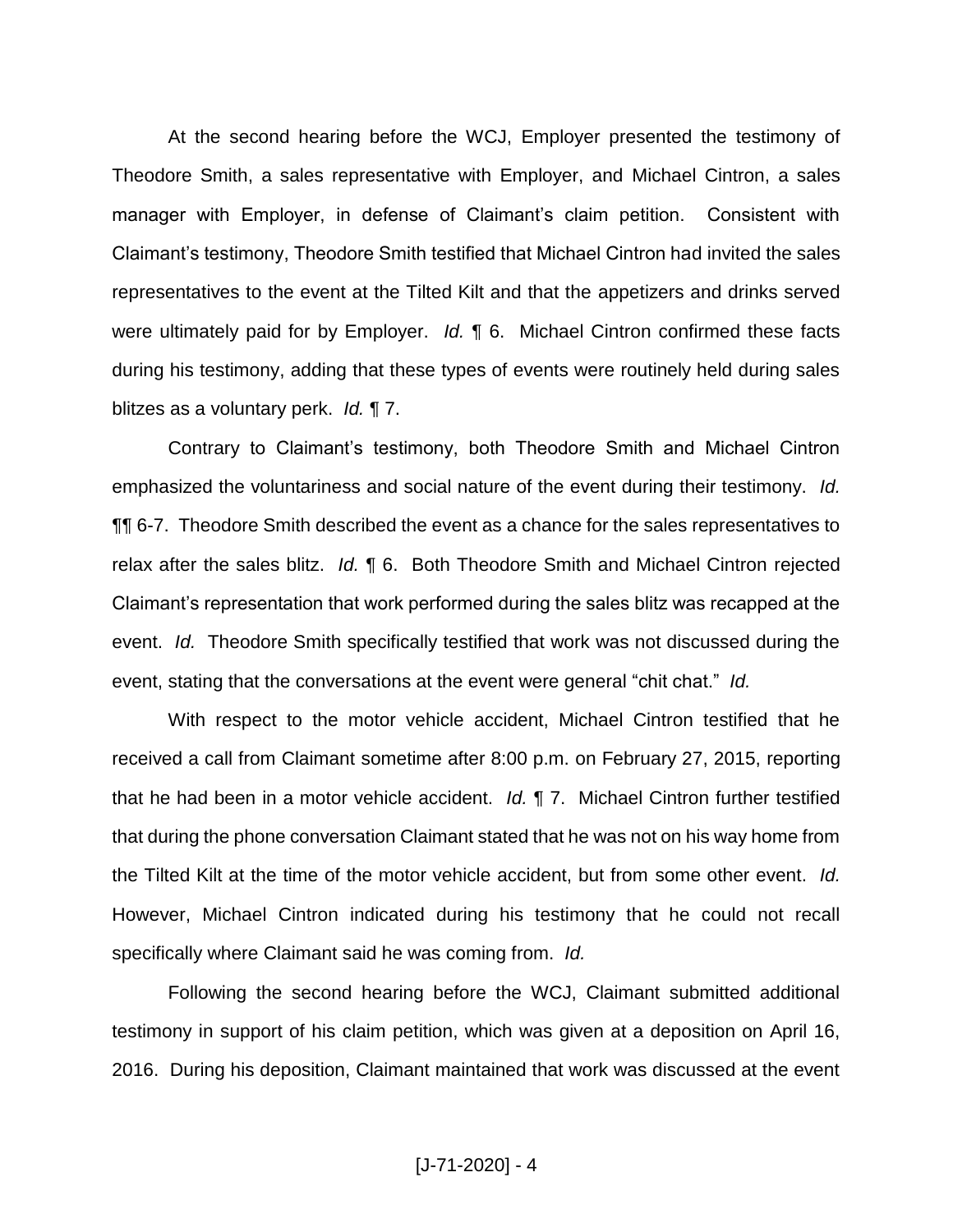at the Tilted Kilt and, in doing so, testified as to a specific conversation he had with Adam Rehl, a production manager with Employer. *Id.* ¶ 9. In response, Employer submitted the testimony of Adam Rehl, which was given at a deposition on May 18, 2016. He testified, in relevant part, that he was at the Tilted Kilt on February 27, 2015, socially and not as part of the event. *Id.* ¶ 8. During his testimony, Adam Rehl stated that he had no recollection of seeing or interacting with Claimant at the Tilted Kilt on February 27, 2015. *Id.* 

In a decision circulated November 1, 2016, the WCJ denied and dismissed Claimant's claim petition. Therein, the WCJ explained that for his injuries to be compensable under the Act, Claimant had the burden of demonstrating that he was in the course of his employment with Employer at the time of the motor vehicle accident, which required him to show that he was actually engaged in the furtherance of Employer's business or affairs at the time of the accident. *Id.*, Conclusion of Law (COL) ¶ 2; *see*  Section 301(a), (c)(1) of the Act, 77 P.S. §§ 411(a), 431. In reviewing whether Claimant met this burden, the WCJ, as set forth in relevant part above, summarized the testimony presented by the parties. The WCJ credited in part and rejected in part Claimant's testimony and credited the testimonies of Theodore Smith, Michael Cintron, and Adam Rehl. WCJ's Decision, FOF ¶ 10. The WCJ did not specifically identify the portions of Claimant's testimony that he deemed credible. However, the WCJ specifically rejected Claimant's representations that the event at the Tilted Kilt was mandatory and that work performed during the sales blitz was discussed at the event in light of the consistent testimony of Theodore Smith and Michael Cintron indicating the opposite. *Id.* The WCJ wrote that he did not doubt that work was discussed at the event but that work-related discussions do "not transform every meeting into a business meeting." *Id.*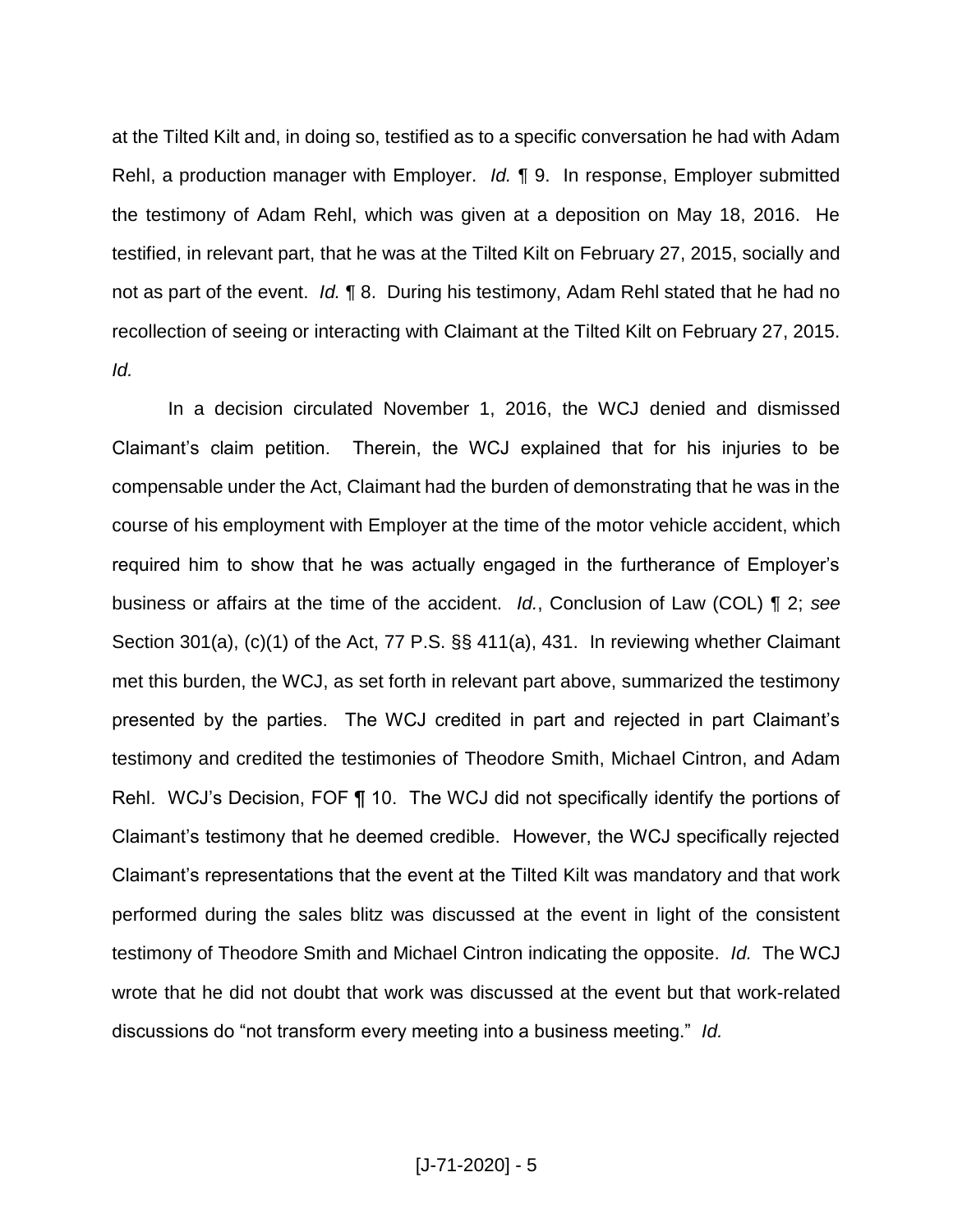Based upon the credited testimony, the WCJ concluded that Claimant failed to demonstrate that he was acting in furtherance of Employer's business or affairs at the time of the motor vehicle accident. In doing so, the WCJ relied on *Brown v. Workmen's Compensation Appeal Board (Liken Employment Nursing Services)*, 588 A.2d 1014 (Pa. Cmwlth. 1991), and *Canning v. Workers' Compensation Appeal Board (Pa. Senate)*, No. 985 C.D. 2014, 2015 WL 5121496 (Pa. Cmwlth. Jan. 9, 2015), neither of which involved the traveling employee doctrine. The claimant in *Brown*, who was not a traveling employee, was "struck by a motor vehicle while crossing a public roadway after leaving [her e]mployer's annual Christmas party held at [the e]mployer's office." *Brown*, 588 A.2d at 1015. Thereafter, the claimant filed a claim petition "alleging that she was in the course of her employment at the time of the automobile-pedestrian accident." *Id.* After holding several hearings, a referee determined the claimant was no longer in the course of her employment at the time of the injury and the Workers' Compensation Appeal Board (WCAB) affirmed. The claimant then appealed to the Commonwealth Court, which affirmed. Before the Commonwealth Court, the claimant argued that the WCAB erred by failing to apply one of the exceptions to what is commonly referred to as the "going and coming rule," which provides that

injuries sustained by an employee traveling to and from work are generally not compensable under the Act unless[:] (1) the employment contract includes transportation; (2) the employee had no fixed place of employment; (3) the employee was on a special assignment; or (4) special circumstances indicate that the employee was furthering the business of the employer.

*Id.* at 1016. The court rejected the claimant's argument, concluding that the going and coming rule was not implicated in the case because the "[c]laimant was neither going to nor coming from work when she was injured." *Id.*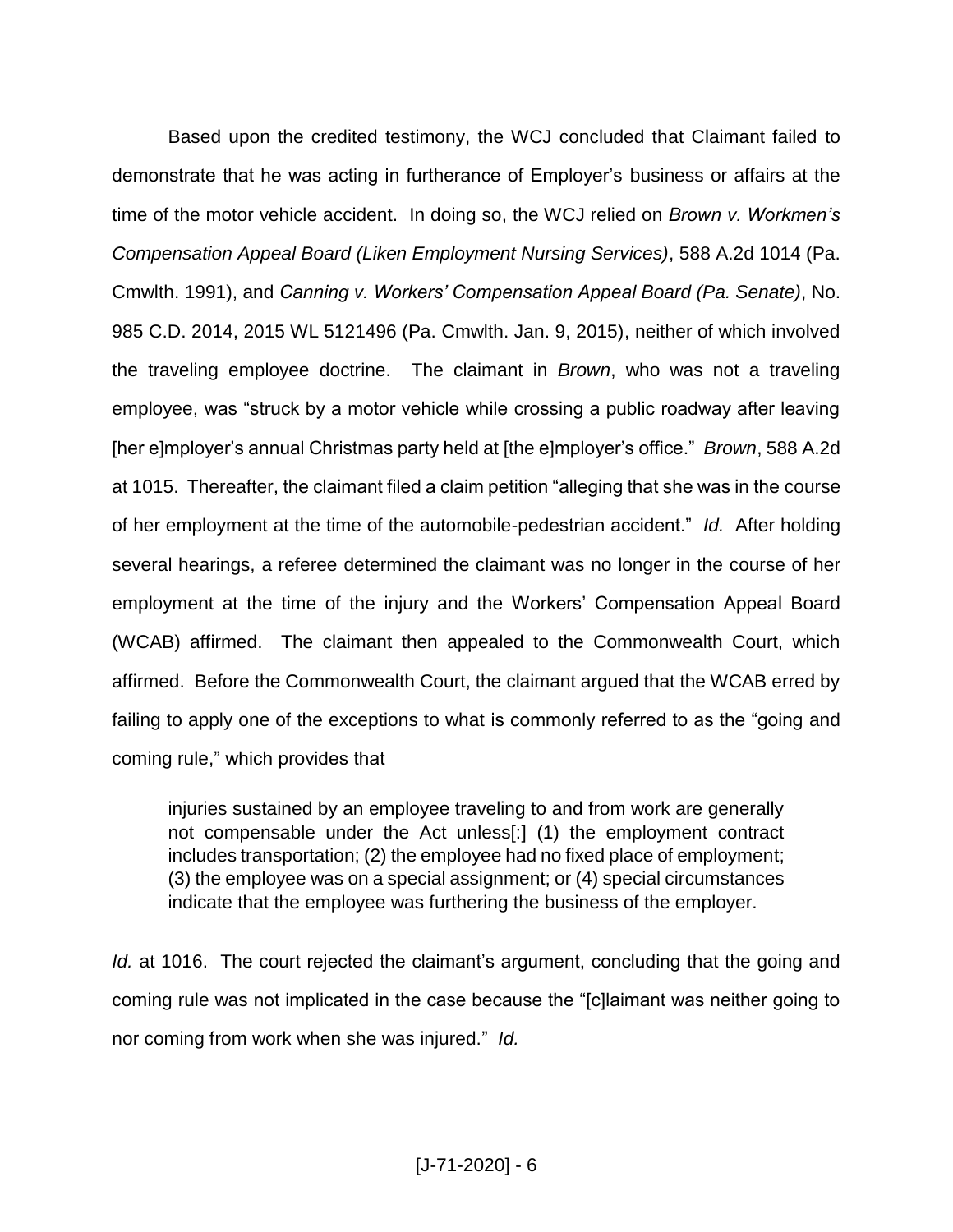Notwithstanding the inapplicability of the going and coming rule, the Commonwealth Court did not end its analysis there. The court examined whether the claimant's off-premises injury was sustained while she was engaged in the furtherance of her employer's business activities. The court ultimately concluded that even if the party benefited the employer by "cultivating interpersonal relationships," the claimant was not furthering her "[e]mployer's business at the time of her accident" because she was injured "while returning from [the e]mployer's party and not while attending the social event." *Id.*  at 1017 (emphasis omitted). As such, the Commonwealth Court agreed with the WCJ and the WCAB that the claimant was not in the course of her employment at the time of the accident.

In *Canning*, the claimant, who was not a traveling employee, was injured when she fell down a flight of stairs while leaving a party hosted by a friend of her employer. The claimant filed a claim petition alleging that she was in her course of employment at the time of the accident. In its review of the case the Commonwealth Court, relying on *Brown*, concluded that regardless of whether the party was "designed to foster morale," the claimant was injured while leaving the party and not during the party itself. *Canning*, 2015 WL 5121496 at \*5. Therefore, the Commonwealth Court determined that the claimant was not in the course of her employment at the time of the accident.

Citing *Brown* and *Canning*, the WCJ concluded that even if the event at the Tilted Kilt could be construed as furthering Employer's business or affairs as a "relationshipbuilding or team-building activity," Claimant could not be considered to have been furthering his Employer's business at the time of the motor vehicle accident because it occurred after he left the event. WCJ's Decision, COL ¶ 2.

The WCJ did not specifically identify or discuss the traveling employee doctrine in his decision. However, the WCJ did acknowledge that Claimant "is considered a traveling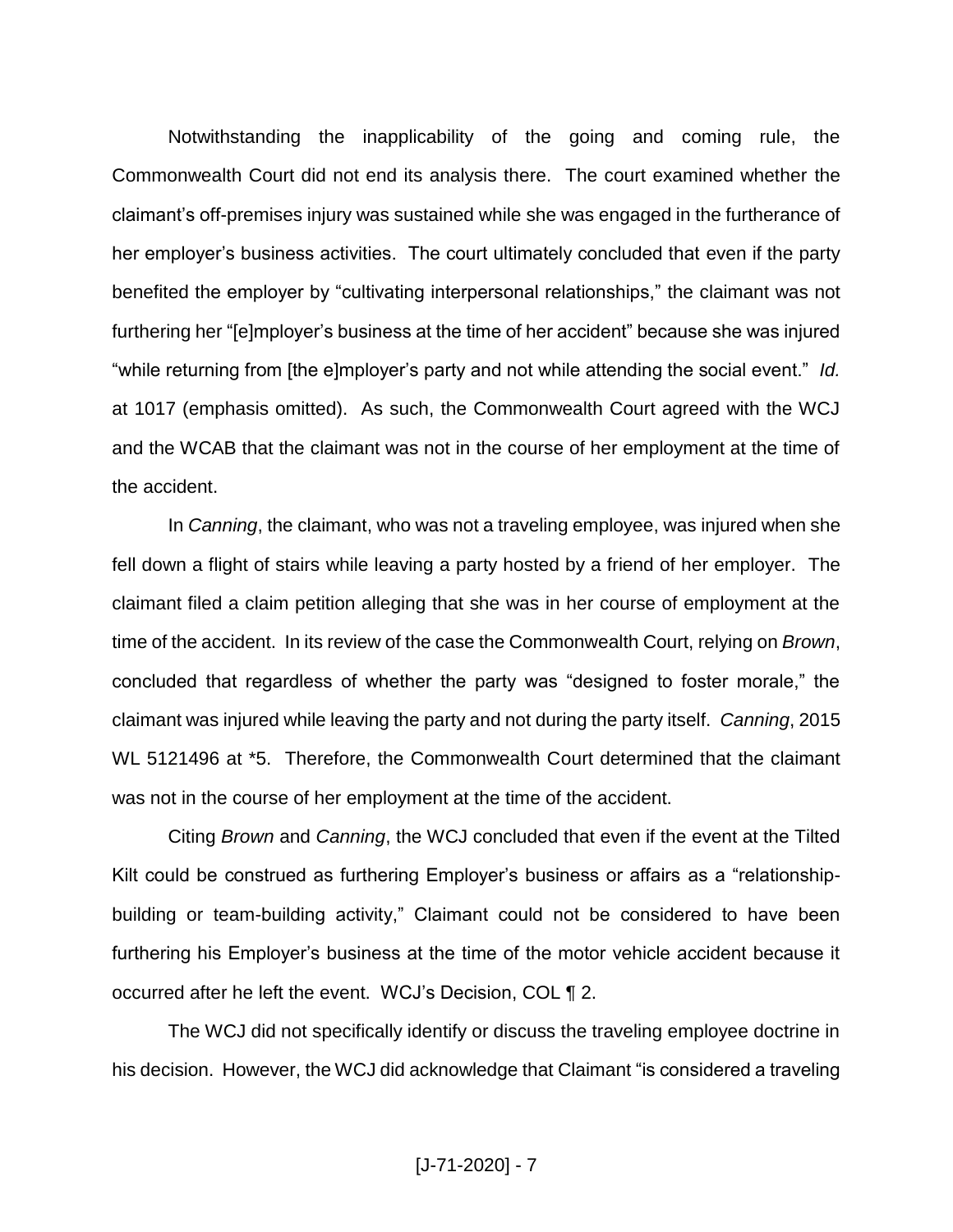employee" and that "consideration is given to that presumption that he has no fixed place of employment." *Id.* Nonetheless, the WCJ concluded Claimant could not be considered in his course of employment at any point beyond when he, admittedly, passed the highway exit to his home to attend the event at the Tilted Kilt because the event was voluntary and social in nature.<sup>2</sup> Id. Accordingly, the WCJ determined that Claimant was not in the course of his employment with Employer at the time of the motor vehicle accident, and therefore, the injuries sustained by Claimant are not compensable under the Act. $3$ 

Claimant appealed the WCJ's decision to the WCAB. Without taking additional evidence, the WCAB affirmed by opinion and order dated November 16, 2017. Claimant then appealed to the Commonwealth Court. The Commonwealth Court, considering the case en banc, affirmed in a published opinion and order authored by the Honorable Anne E. Covey. *See Peters v. Workers' Comp. Appeal Bd. (Cintas Corp.)*, 214 A.3d 738 (Pa. Cmwlth. 2019).

The Commonwealth Court began by explaining that it "has analyzed course of employment cases in two ways depending on whether the claimant is a traveling or stationary employee" and that with respect to traveling employees it has applied the presumption afforded by the traveling employee doctrine. *Id.* at 740 (quoting *Rana*, 170 A.3d at 128). The court examined whether Claimant was a traveling employee, such that

 $\overline{a}$ 

<sup>&</sup>lt;sup>2</sup> Based upon his use of the word "presumption," this Court believes the WCJ considered and rejected application of the presumption afforded by the traveling employee doctrine on the grounds that Claimant abandoned his employment at some point prior to the motor vehicle accident.

<sup>&</sup>lt;sup>3</sup> The WCJ found "as fact that Claimant was not within the course and scope of his employment at the time of" the motor vehicle accident. WCJ's Decision, FOF 110. However, despite the WCJ's labeling of this conclusion as a finding of fact, the question of whether an employee was in the course of his or her employment at the time of injury is a question of law. *Wachs v. Workers' Comp. Appeal Bd. (Am. Off. Sys.)*, 884 A.2d 858, 862 (Pa. 2005).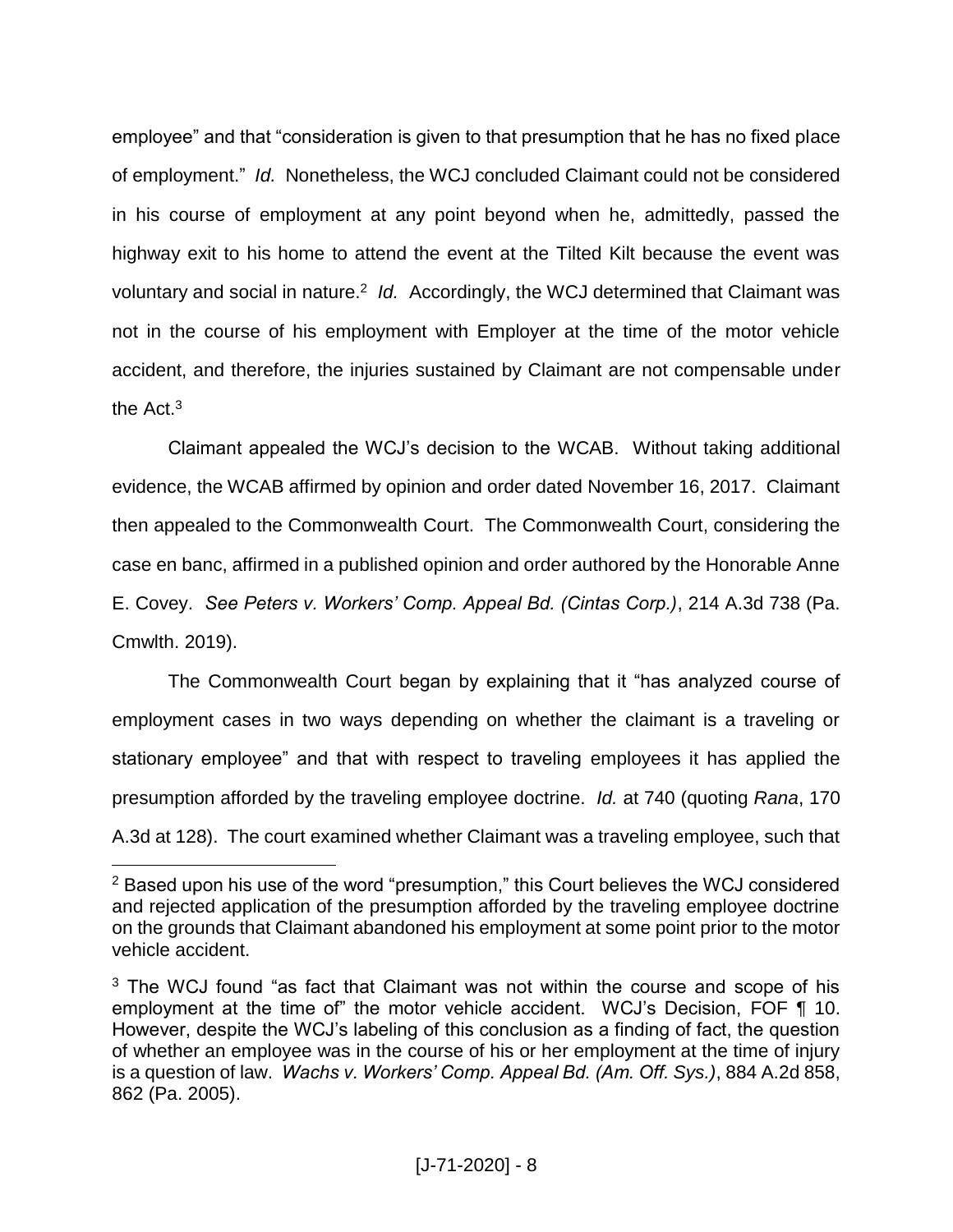he would be entitled to the presumption, and in doing so applied the following two part test: (1) "[w]hether the claimant's job duties involved travel" and (2) "whether the claimant works on the employer's premises or whether the claimant has no fixed place of work." *Id.* (quoting *Holler v. Workers' Comp. Appeal Bd. (Tri Wire Eng'g Solutions, Inc.)*, 104 A.3d 68, 71 (Pa. Cmwlth. 2014)). Acknowledging that Claimant met the criteria of a traveling employee, and that the facts of the case were sufficient to give rise to the presumption that Claimant was within the course of his employment at the time of the motor vehicle accident, the court turned to whether Employer rebutted the presumption. In doing so, the Commonwealth Court reviewed and focused on the decisions in *Maher v. Hallmark Cards, Inc.*, 218 A.2d 593 (Pa. Super. 1966) and *Oakes v. Workmen's Compensation Appeal Board (Pennsylvania Electric Co.)*, 469 A.2d 723 (Pa. Cmwlth. 1984).

The underlying facts of *Maher* and *Oakes* are similar. Both cases involved employees who were fatally injured on their way home from work-related travel. The reviewing courts examined whether the employees were in the course of their employment at the time of the fatal accidents and in doing so whether the presumption afforded by the traveling employee doctrine continued to apply at the time of the accidents. The courts ultimately concluded the respective employees were within their course of employment at the time of the fatal accidents, reasoning that "[t]he homeward trip [is] a necessary part of the business exclusion." *Maher*, 218 A.2d at 596; *Oakes*, 669 A.2d at 726. In the absence of evidence that the employees had abandoned their employment prior to the fatal accidents, the reviewing courts determined the employees remained in their course of employment at the time of the fatal accidents as they had not yet arrived home. *Maher*, 218 A.2d at 596 (setting forth that under the traveling employee doctrine, a traveling employee's "continuity of employment is not broken unless the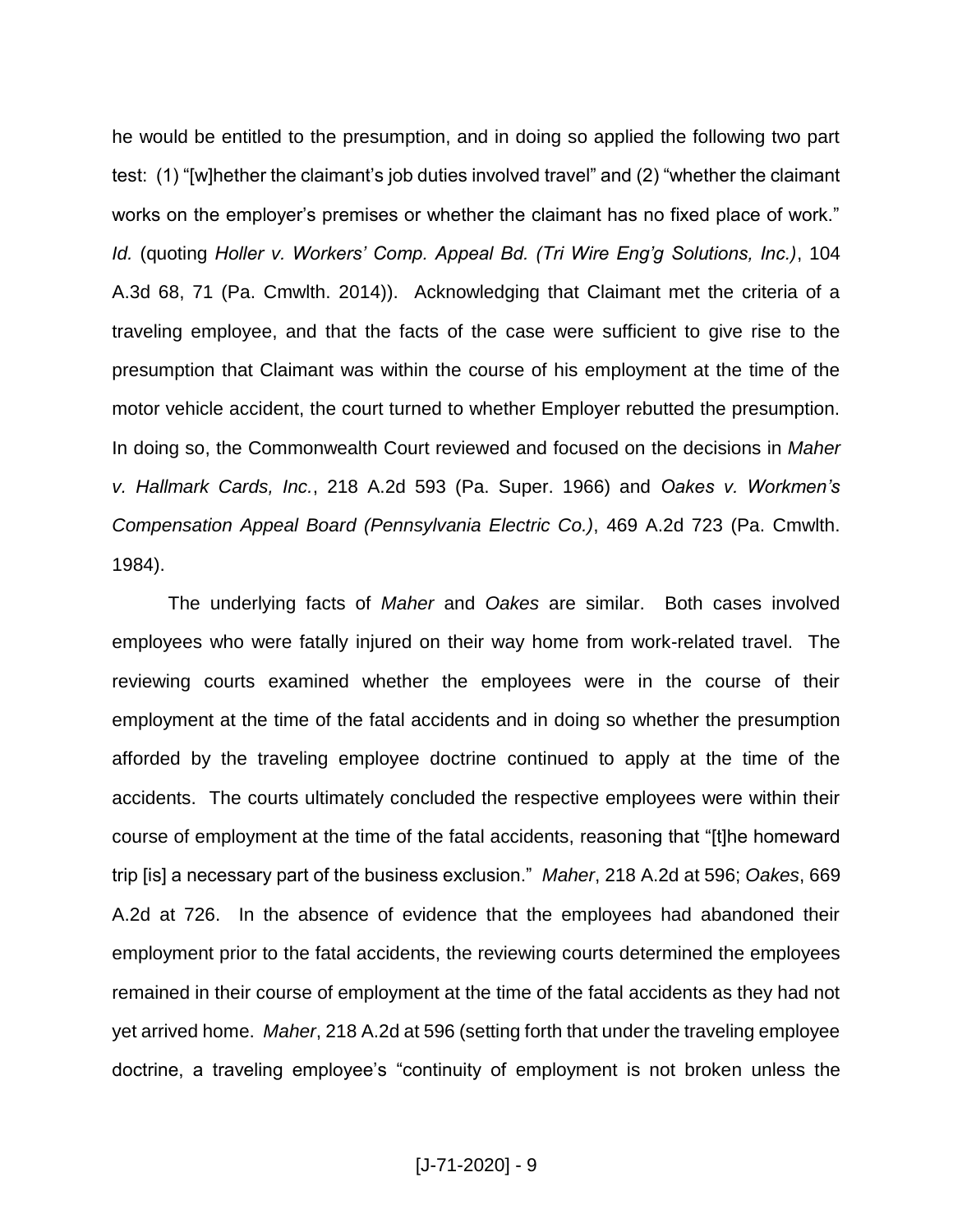employe's activity constitutes an abandonment of employment."); *Oakes*, 669 A.2d at 726.

Applying *Maher* and *Oakes* to Claimant's case, the Commonwealth Court determined that Claimant's homeward trip ended when he passed the highway exit to his home. As such, the Commonwealth Court concluded that Claimant was not in the course of employment beyond this point, specifically holding that Claimant's "travel from the Tilted Kilt to his home cannot be considered in the course of his employment." *Peters*, 214 A.3d at 743. In reaching this decision, the Commonwealth Court rejected Claimant's argument that because the event at the Tilted Kilt was Employer-sponsored, he remained in the course of his employment in his travel to the event, during the event, and on his way home from the event. The court wrote that to accept Claimant's argument it would have to reverse the WCJ's credibility determinations that the event was voluntary and social in nature, an act which it is not permitted to do. *Id.* (citing *Jacobs v. Unemployment Comp. Bd. of Review (Bridgeview Partners)*, 137 A.3d 1260 (Pa. 2016) (per curiam order) (reversing a decision for the Commonwealth Court because "it substituted its own assessment of the evidence and the credibility of the witnesses for that of the Unemployment Compensation Review Board[].")). Accordingly, the Commonwealth Court upheld the denial of Claimant's claim petition.

The Honorable Michael H. Wojcik authored a concurring opinion in which he concurred with the result reached by the majority but "disagree[d] with its analysis insofar as it emphasizes the location of the activity instead of whether the activity was employment-related." *Id.* at 748 (Wojcik, J., concurring). According to Judge Wojcik, Claimant ceased to be in the course of his employment upon attending the event, because, as the WCJ found, "the event was voluntary and not work-related." *Id.* Based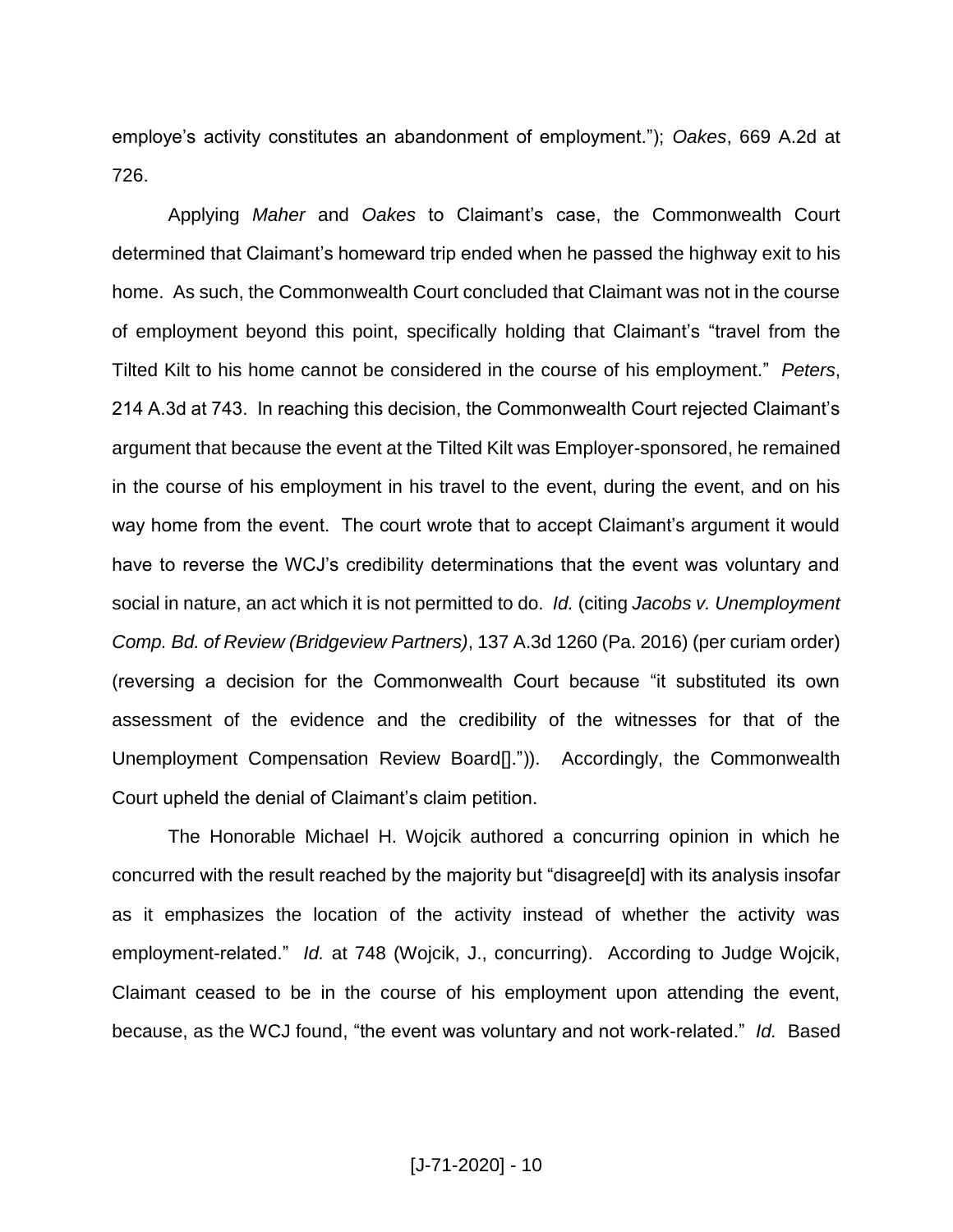upon this determination, Judge Wojcik concluded that "while [C]laimant may be a traveling employee, he was not at the time of his injury." *Id.*

The Honorable Reneé Cohn Jubelirer authored a dissenting opinion in which she disagreed with the majority's conclusion that Claimant was not within the course of his employment at the time of the motor vehicle accident. She believed the presumption afforded by the traveling employee doctrine continued to apply through the motor vehicle accident, writing that she could not conclude "that driving by one's exit home on a highway to attend an event organized and paid for by one's employer . . . to constitute abandonment of one's employment." *Id.* at 747 (emphasis omitted) (Cohn Jubelirer, J., dissenting).

Judge Cohn Jubelirer did not agree with the majority's emphasis on the location of Claimant's home in holding that Claimant was no longer in the course of his employment after passing the highway exit to his home. She pointed out that "[p]resumably, had Claimant's home been located on the other side of the Tilted Kilt, or his travels taken him back to town in a different direction, the [m]ajority would not have found that he abandoned his employment." *Id.* Instead, Judge Cohn Jubelirer focused on the nature of the event at the Tilted Kilt.

Judge Cohn Jubelirer acknowledged in her dissenting opinion that the WCJ found the event to be voluntary, but she did not consider that fact to be dispositive. In this regard, she relied on *Investors Diversified Services v. Workers' Compensation Appeal Board (Howard)*, 520 A.2d 958 (Pa. Cmwlth. 1987). In that case, the claimant, a traveling employee, attended a Christmas party hosted by his employer at the home of one of the employer's managers. The claimant was injured in a motor vehicle accident on his way home from the party. In its consideration of the case, the Commonwealth Court reviewed whether the claimant's injury occurred during the course of his employment. The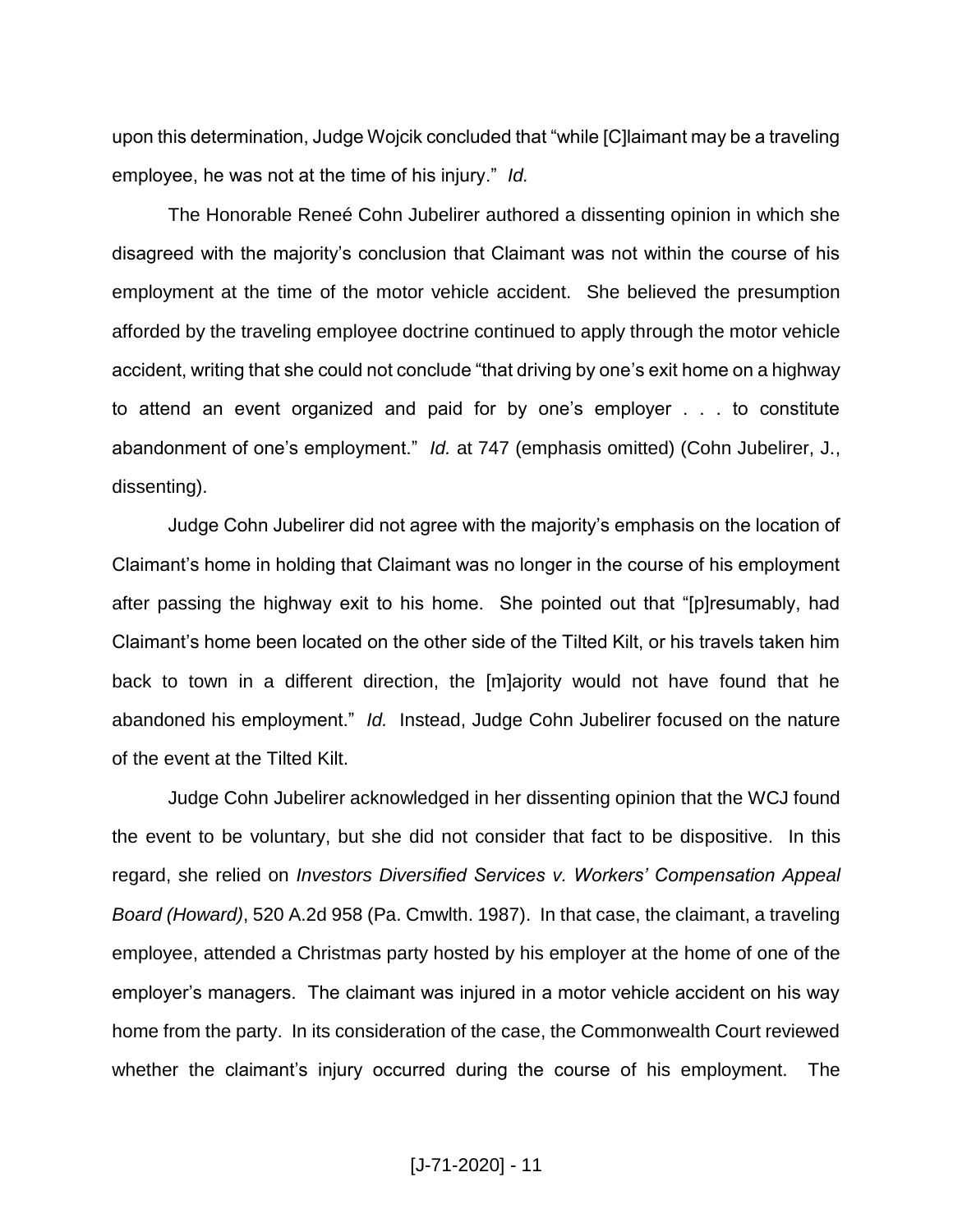claimant's employer argued that the claimant's injury was not sustained in the course of employment as the party "was a purely social function unrelated to the employer's business affairs." *Id.* at 959. The court disagreed, concluding that the party furthered the employer's business and affairs by "foster[ing] good relationships" between employees. *Id.* The Commonwealth Court ultimately determined that the claimant was in the course of his employment during and on his way home from the party.

Based upon *Investors Diversified Services*, Judge Cohn Jubelirer wrote that "[j]ust because attendance was not required does not mean the event was not work related." *Peters*, 214 A.3d at 747(Cohn Jubelirer, J., dissenting). She stated that she could not conclude that Claimant's attendance of the event at the Tilted Kilt to be so foreign to and removed from his usual employment as to constitute abandonment of employment in light of the following: "(1) Claimant's employer . . . invited him to the social event; (2) Employer organized and paid for the social event; (3) Employer regularly held a social event during sales blitzes; and (4) the social event occurred at the end of Claimant's workday." *Id.* at 744. Accordingly, Judge Cohn Jubelirer opined that she would have reversed the denial of Claimant's claim petition and remanded for the WCJ to consider the medical component of the claim.

Claimant then initiated the instant appeal by the filing of a petition for allowance of appeal, which we granted to consider the following two issues:

(1) A traveling employee is entitled to a presumption that he is in the course and scope of employment when traveling to or from work unless his actions at the time of [the] accident are so foreign and removed from his usual employment to constitute abandonment of employment. What constitutes an abandonment of employment such that a travelling employee is entitled to benefits under the . . . Act?

(2) A traveling employee is entitled to a presumption that he is in the course and scope of employment when traveling to or from work unless his actions at the time of the accident are so foreign and removed from his usual

[J-71-2020] - 12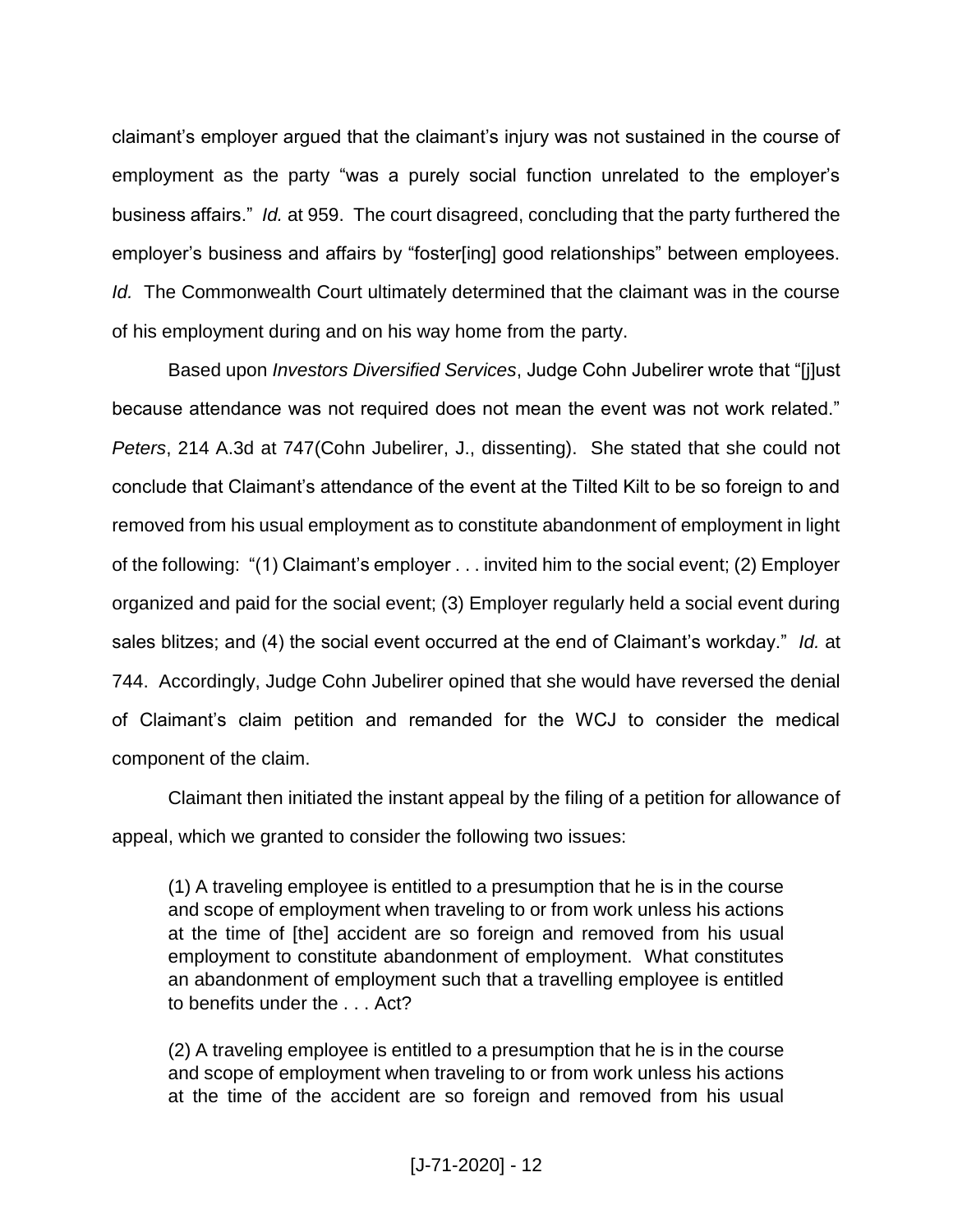employment to constitute abandonment of employment. Consequently, is an injury compensable under the . . . Act when an employee is injured while returning home after attending a work-sponsored social event?

*Peters v. Workers' Comp. Appeal Bd. (Cintas Corp.)*, 223 A.3d 238 (Table) (Pa. 2020) (per curiam order).

#### **II. Parties' Arguments**

As his framing of the issues reflects, Claimant advocates for application of the traveling employee doctrine in this case. Claimant submits that he is a traveling employee and, as such, is entitled to a presumption that he was in the course of his employment at the time of the motor vehicle accident. He disagrees with the Commonwealth Court's determination that he ceased to be in the course of his employment after he passed the highway exit to his home, stating that "this analysis ignores the fact that the event [he] attended after driving past his home exit was [E]mployer-sponsored." Claimant's Brief (Br.) at 32.

Claimant contends that we should adopt the rationale set forth in Judge Cohn Jubelirer's dissenting opinion, and hold that a traveling employee's attendance of a worksponsored social event does not break the continuum of employment. As such, it is Claimant's position that he remained in the course of his employment during and on his way home from the Tilted Kilt, including at the time of the motor vehicle accident. Accordingly, Claimant requests we reverse the decision of the Commonwealth Court upholding the denial of his claim petition.

Employer responds that application of the traveling employee doctrine in his case is "unnecessary and a red herring." Employer's Br. at 12. Citing *Brown*, Employer contends that "[t]he Commonwealth Court has held that injuries that occur while commuting to or from [] a non-mandatory non work-related social event is not within the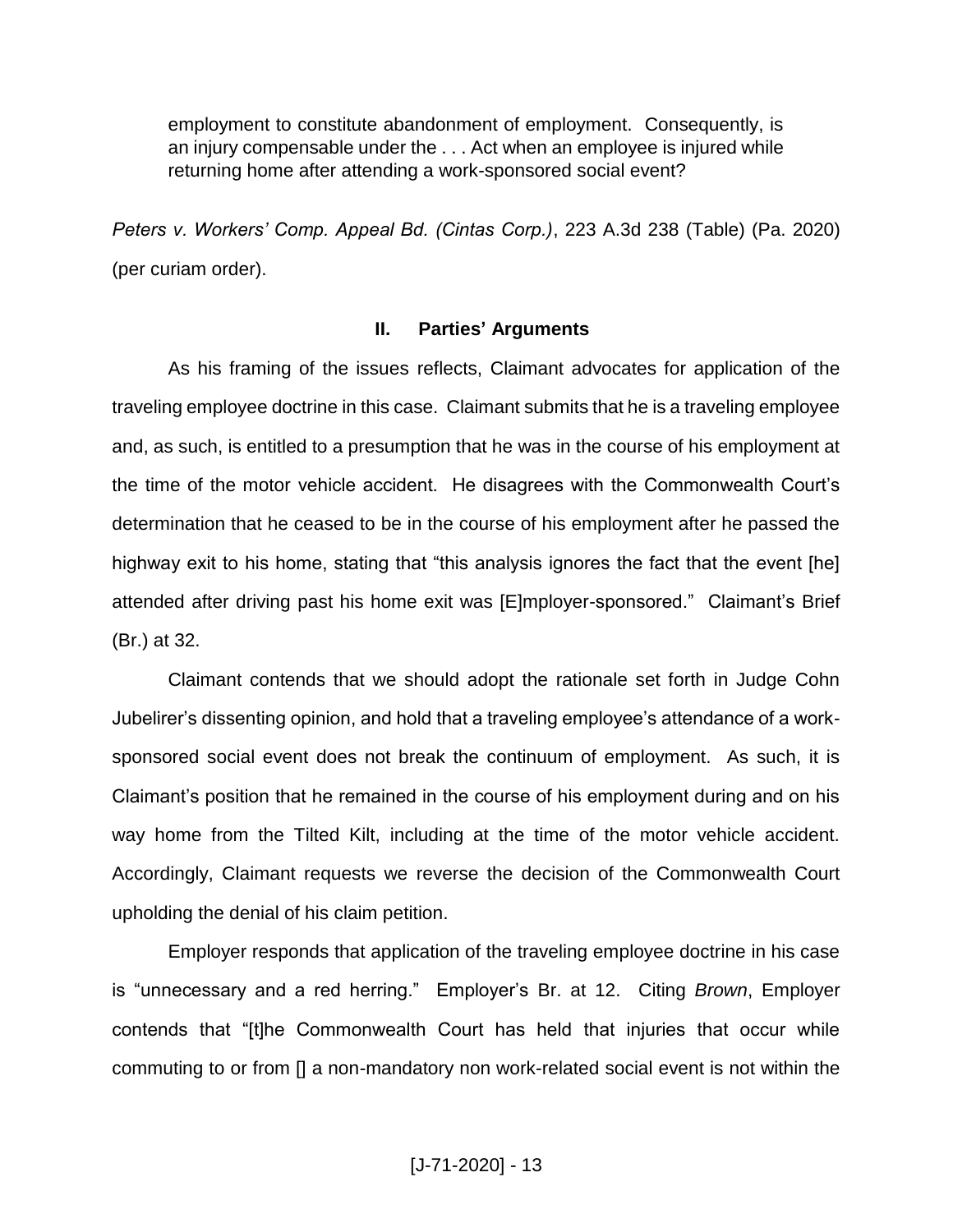course and scope of employment." *Id.* at 5-6. As Claimant, like the claimant in *Brown*, was injured while "allegedly driving home from a non-mandatory, non-business meeting," Employer argues Claimant was not in the course of his employment at the time of the motor vehicle accident. Employer's Br. at 15.

Furthermore, Employer contends that the traveling employee doctrine should not apply in general claim cases such as this one. Employer submits that we should limit application of the traveling employee doctrine to fatal claim cases. Employer argues that there can be no presumption in favor of a claimant in a general injury claim case because under the Act "the claimant has the burden of proof that he or she was injured in the course and scope of employment and is alive to provide testimony to that end." *Id.*  (emphasis omitted). In arguing that application of the doctrine should be limited to fatal claim cases, Employer contends that fatal claim petitions are "unique from a [c]laim [p]etition because the decedent, of course, does not have the opportunity to testify and cannot provide specific testimony about the circumstances that led to the fatal claim." *Id.* at 26.

Alternatively, if we decide that the traveling employee doctrine does apply in this case, Employer submits that Claimant abandoned his employment prior to the motor vehicle accident. Employer contends that Claimant abandoned his employment when he passed his home and proceeded to the Tilted Kilt because "[h]is attendance was not mandatory for his employment" nor was the event "work-related." *Id.* at 38. As such, Employer argues Claimant was not in the course of his employment at the time of the motor vehicle accident. Accordingly, Employer asks that we affirm the decision of the Commonwealth Court.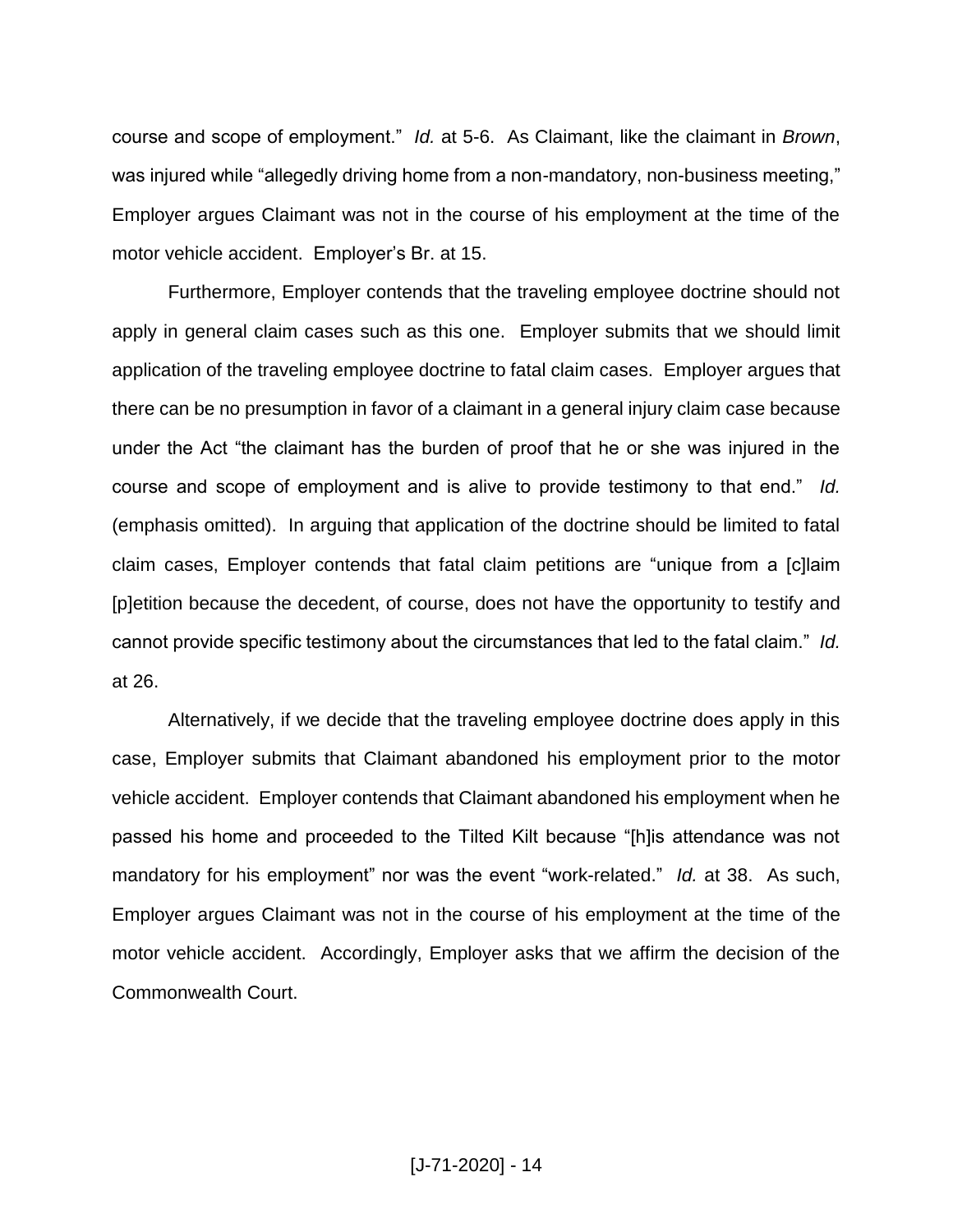## **III. Scope and Standard of Review**

Preliminarily, before we turn to the merits of the parties' arguments, we set forth our scope and standard of review. This Court's "standard of review of an agency decision is limited to determining whether there has been a constitutional violation, an error of law, or a violation of agency procedure, and whether necessary findings of fact are supported by substantial evidence." *Sch. Dist. of Phila. v. Workers' Comp. Appeal Bd. (Hilton)*, 117 A.3d 232, 241 (Pa. 2015); *see also* Section 704 of the Administrative Agency Law, 2 Pa.C.S. § 704. The ultimate issue in this case is whether Claimant was in the course of his employment with Employer at the time of the motor vehicle accident such that his injuries are compensable under the Act. The issue of "whether an employee is acting within the course of his employment at the time of his injury or death is a question of law and is reviewable *de novo*." *Wachs v. Workers' Comp. Appeal Bd. (Am. Off. Sys.)*, 884 A.2d 858, 862 (Pa. 2005). With our scope and standard of review in mind, we turn to the merits of this appeal.

#### **IV. The Act**

As this appeal concerns whether Claimant's injuries are compensable under the Act, we begin our analysis of the merits by reviewing the relevant sections of the Act. In reviewing the Act, we must be mindful that "the Act is remedial legislation" and, therefore, "is subject to a liberal construction to effectuate the Act's purpose of benefiting injured workers and their dependents." *Gallie v. Workers' Comp. Appeal Bd. (Fichtel & Sachs Indus.)*, 859 A.2d 1286, 1291-92 (Pa. 2004); *see also* Section 1928 of the Statutory Construction Act of 1972, 1 Pa.C.S. § 1928 (listing the classes of statutes that are to be strictly construed and setting forth that all other statutes "shall be liberally construed to effect their objects and to promote justice.").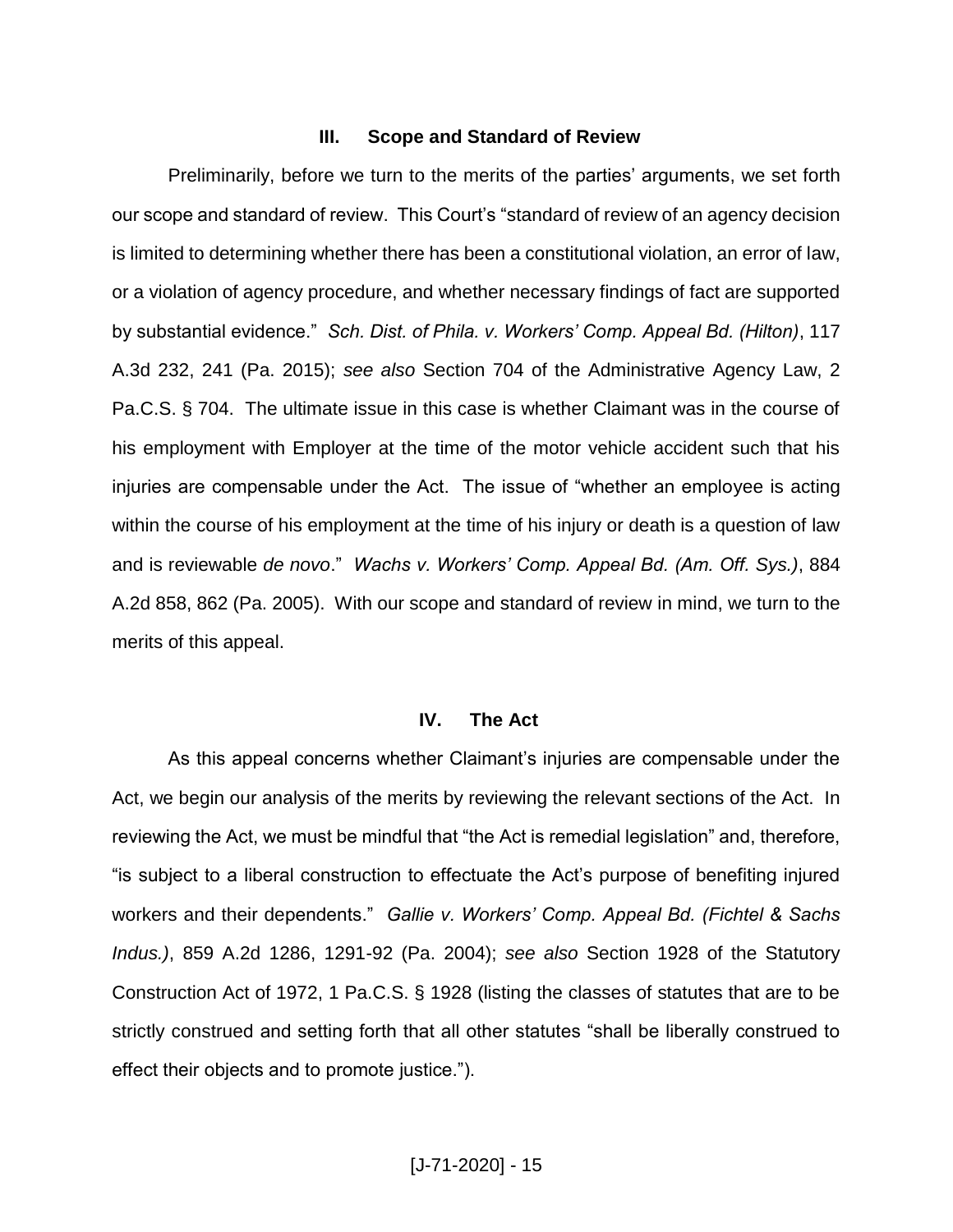Pursuant to Section 301(a) of the Act, "[e]very employer shall be liable for compensation for personal injury to, or for the death of each employe, by an injury in the course of his employment." 77 P.S. § 431. Thus, an injury is compensable under the Act if it was sustained in the course of employment. Section 301(c)(1) of the Act defines the terms "injury," "personal injury," and the phrase "injury arising in the course of employment," as follows:

The terms "injury" and "personal injury" as used in this [A]ct, shall be construed to mean an injury to an employe, regardless of physical condition, except as provided under subsection (f), arising in the course of his employment and related thereto . . . . The term "injury arising in the course of his employment" as used in this article, shall not include an injury caused by an act of a third person intended to injure the employe because the reasons personal to him, and not directed against him as an employe or because of his employment; nor shall it include injuries sustained while the employe is operating a motor vehicle provided by the employer if the employe is not otherwise in the course of employment at the time of injury; but shall include all other injuries sustained while the employe is actually engaged in the furtherance of the business or affairs of the employer, whether upon the employer's premises or elsewhere, and shall include all injuries caused by the condition of the premises or by the operation of the employer's business or affairs thereon, sustained by the employe, who, though not so engaged, is injured upon the premises occupied by or under the control of the employer, or upon which the employer's business or affairs are being carried on, the employe's presence thereon being required by nature of his employment.

# 77 P.S. § 411(1).

As we previously recognized, the foregoing statutory language is "somewhat unwieldy at first blush" but "distills to a few simple rules." *US Airways, Inc. v. Workers' Comp. Appeal Bd. (Bockelman)*, 221 A.3d 171, 176 (Pa. 2019). Broken down, the foregoing statutory language reflects that an employee's injury is considered to have arisen in the course of employment in the following two circumstances: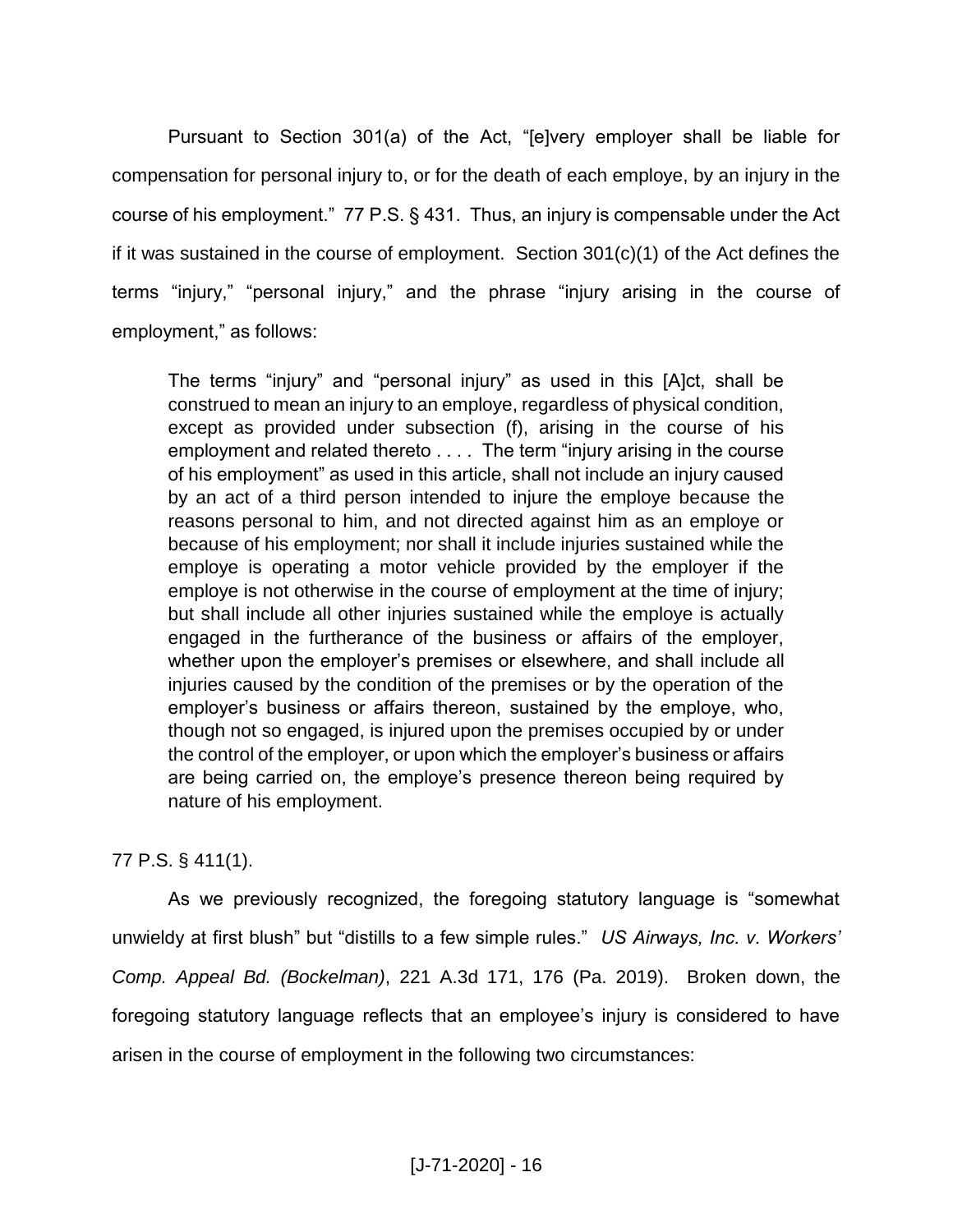The first is when an employee is injured on or off the employer's premises while engaged in furtherance of the employer's business or affairs. . . .

The second type of injury that arises in the course of employment occurs when an employee is not furthering [the] employer's business or affairs but nonetheless: (1) "is on the premises occupied or under the control of the employer, or upon which the employer's business or affairs are being carried on;" (2) "is required by the nature of his employment to be present on his employer's premises;" and (3) "sustained injuries caused by the condition of the premises or by operation of the employer's business or affairs thereon."

*Id.* (quoting *Workmen's Comp. Appeal Bd. v. U.S. Steel Corp. (Slaugenhaupt)*, 376 A.2d 271, 273 (Pa. Cmwlth. 1977)). It is the injured claimant's burden to demonstrate that his or her injury was sustained in the course of employment. *O'Rourke v. Workers' Comp. Appeal Bd. (Gartland)*, 125 A.3d 1184, 1189 (Pa. 2015).

In the present matter, Claimant was injured off Employer's premises. Therefore, pursuant to Section 301(c)(1) of the Act, Claimant must have been furthering Employer's business and affairs at the time of the motor vehicle accident for the accident to be considered to have arisen in the course of his employment with Employer.

## **V. The Presumption**

Before this Court, Claimant argues that he was in the course of his employment at the time of the motor vehicle accident. In doing so, Claimant implicates the traveling employee doctrine and contends that under the doctrine he is presumed to have been in the course of his employment at the time of the motor vehicle accident. As indicated above, this Court has never specifically addressed the traveling employee doctrine. In light of this, we consider it necessary to examine the doctrine and its development in Pennsylvania before considering its applicability in this case.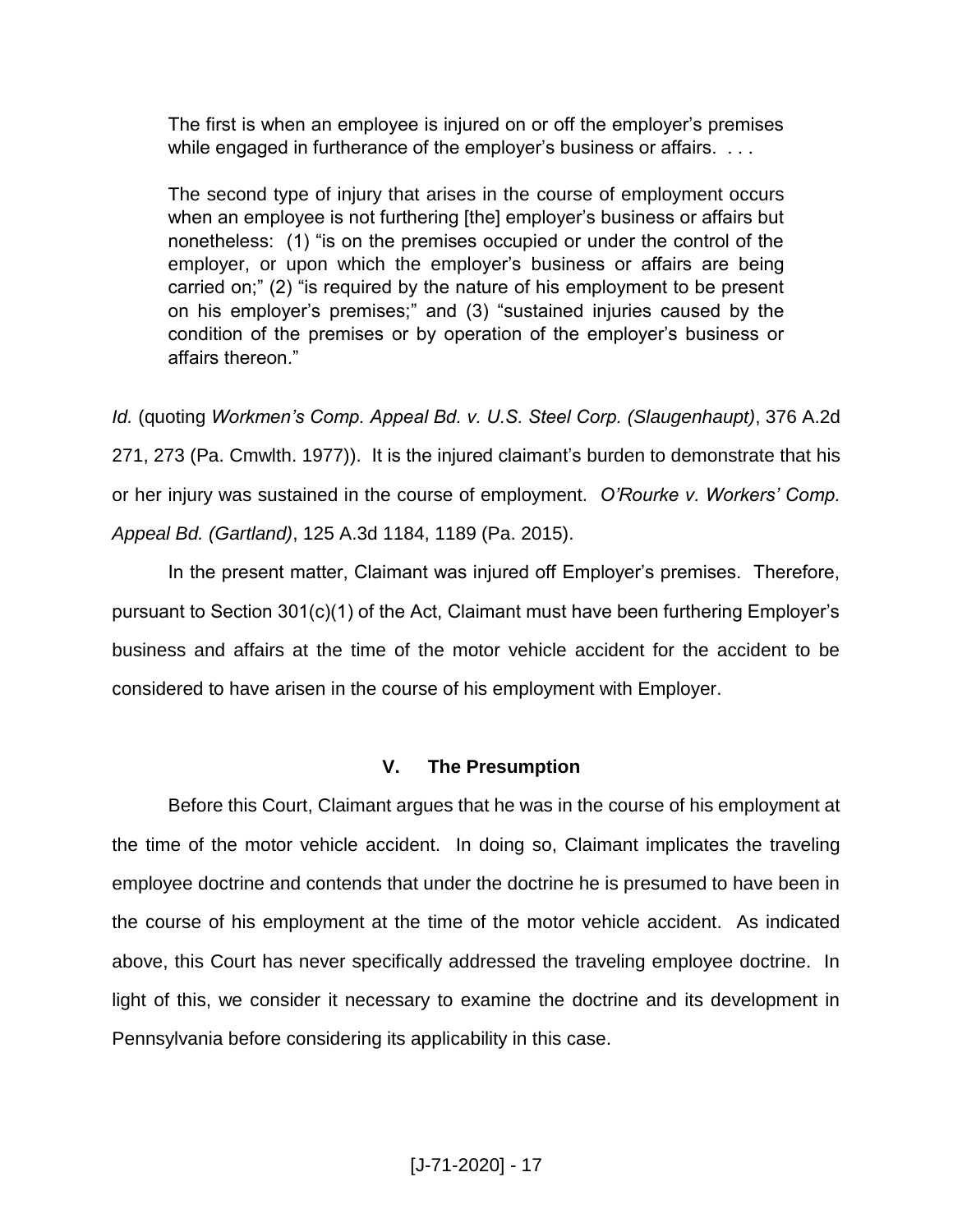Although we have never specifically addressed the traveling employee doctrine, its development in Pennsylvania can be traced to three early twentieth century course of employment<sup>4</sup> cases decided by this Court. The first of these cases is *Haddock v. Edgewater Steel Co.*, 106 A. 196 (Pa. 1919). In that case, Haddock was employed by a steel company in Pittsburgh, Pennsylvania. In that position, Haddock was sent by his employer to Lowellville, Ohio to examine the equipment of another steel company. Haddock traveled to Lowellville by rail and after making the required examination, returned to Pittsburgh the same day by rail. After returning to Pittsburgh, "while on the way to his residence," Haddock "was accidentally struck by an automobile, at a street crossing, which causally resulted in his death." *Id.* In our review, we considered whether Haddock was in the course of his employment at the time of the fatal accident, ultimately concluding that he was. In our decision, we noted that we must apply a liberal construction to the phrase "course of employment" and in doing so concluded that we would consider Haddock to be within the course of his employment at the time of the fatal accident because there was no evidence that he "ceased to be active in the furtherance of [his employer's] business or affairs" before the accident. *Id.* at 197.

After *Haddock*, we decided *Palko v. Taylor-McCoy Coal & Coke Co.*, 137 A. 625 (Pa. 1927). In that case, Palko was employed by a coal company. After finishing his regular work, his employer instructed him to perform extra work. Palko left his employer's premises "for home to get something to eat, intending to return" after his meal to perform the extra work. *Id.* at 626. On his way home, Palko was fatally injured in an accident on the land of another coal company. In our review of whether Palko was in the course of

 $\overline{a}$ 

<sup>&</sup>lt;sup>4</sup> In considering the development of the traveling employee doctrine, we note that while the Act has been revised several times since its enactment, the Act has always defined an injury arising in the course of employment as one sustained where the employee is "actually engaged in furtherance of the business or affairs of the employer." *See* 77 P.S. § 411.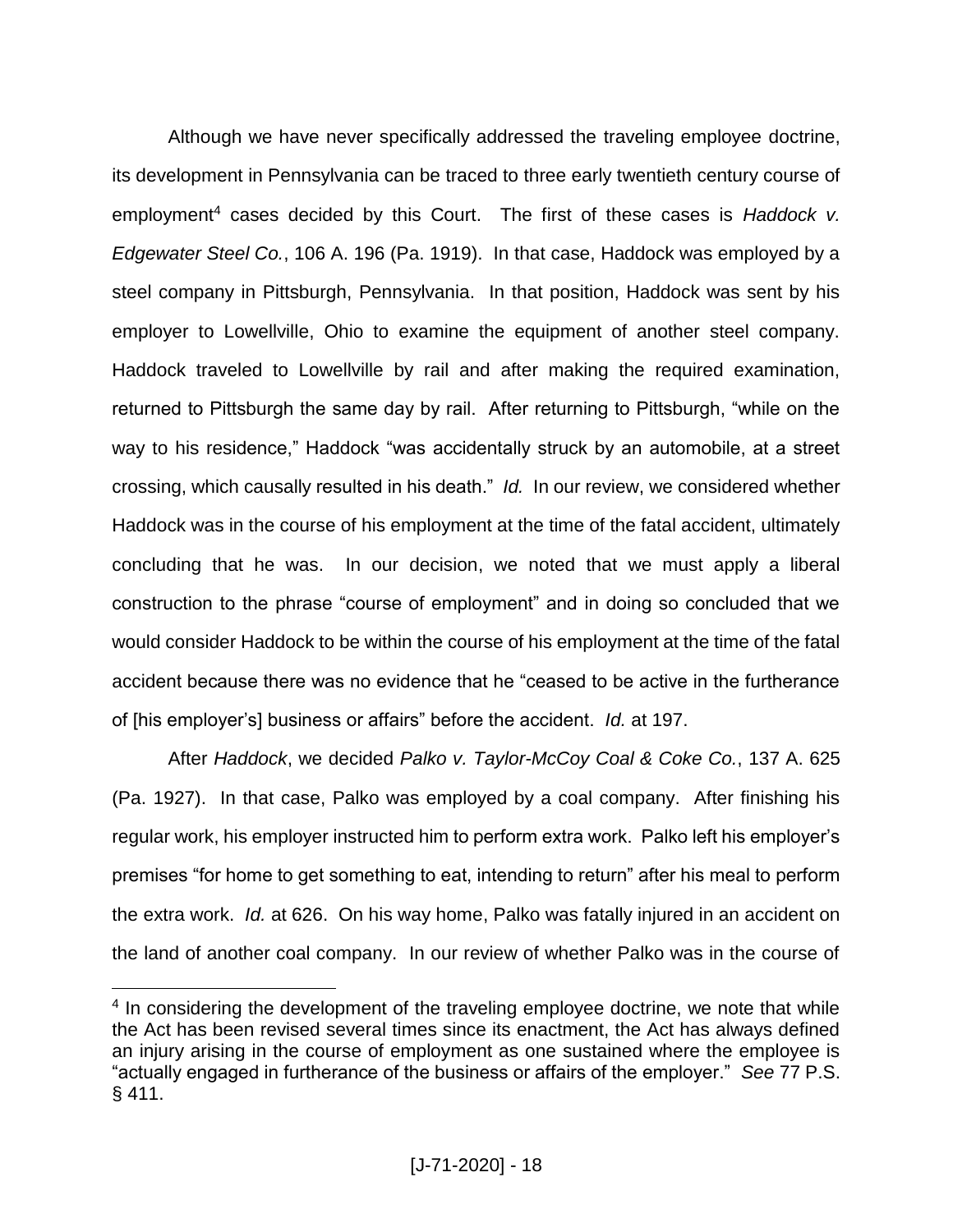his employment at the time of the fatal accident, we examined *Haddock* and noted that under that decision an employee injured while off premises must be "actually engaged in the performance of some yet incompleted [sic] business of his employer." *Id.* We concluded that Palko was not in the course of his employment at the time of his fatal accident because he was injured in the interval between his regular work and the extra work he was to perform on his return to the employer's premises. We explained that an employee's "'course of employment' does not cover all the time during the day" and specifically noted that an employee's course of employment "does not extend to intervals of time between regular working hours, nor to the interval between regular working hours and a new, additional, or different work to be undertaken at another period of time, in which intervals the employee leaves the premises" as the employee is not engaged in the furtherance of the employer's business or affairs during these times. *Id.* at 626.

Following *Palko*, we decided *Krapf v. Arthur*, 146 A. 894 (Pa. 1929) (per curiam opinion). In that case, Krapf was employed by a wholesale lumber business as a bookkeeper and a traveling salesman. Krapf split his time equally between these two roles. In his role as a traveling salesman, Krapf went on a two day selling trip. After returning from the trip he spent the night at his house. The next morning Krapf took a trolley from his house to his employer's workplace and while on the trolley "he was accidentally injured in a collision between two trolley cars." *Krapf v. Arthur*, 95 Pa. Super. 468, 470 (1929). In its review of the case, the Superior Court considered whether Krapf was in the course of his employment at the time of injury. In doing so, the court, citing *Palko*, noted that while the "general rule is that an injury sustained by an ordinary employee while going to and from work not on the employer's premises[] is not compensable" there are special circumstances where an employee's time going to and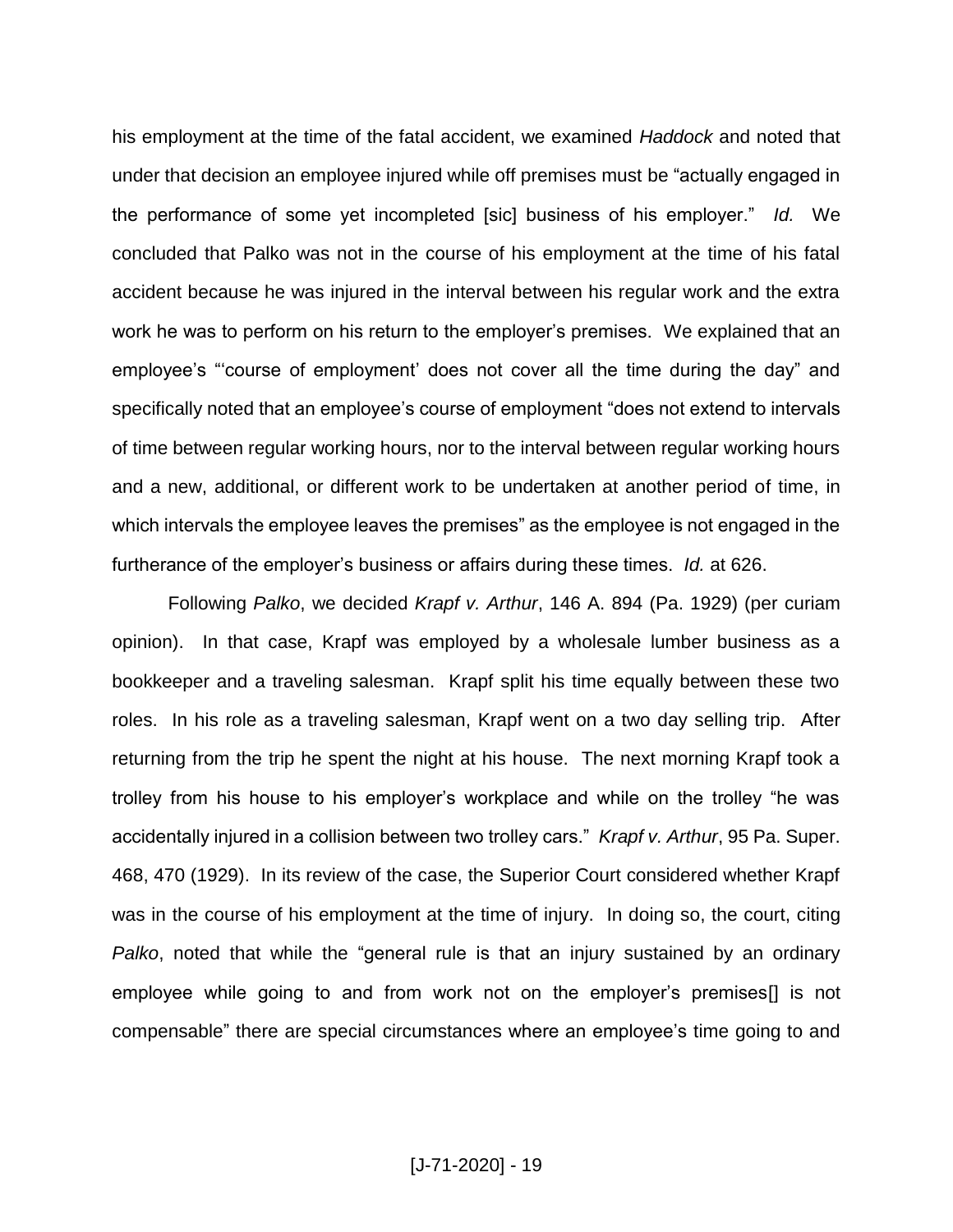coming from his or her employer's premises is within the course of employment.<sup>5</sup> *Id.* at 471*.* In this regard, the Superior Court, relying on *Haddock*, wrote that "the responsibility of the employer is extended" to cover injuries where an employee, "although [injured] off the premises, is actually engaged in furtherance of the master's business" at the time of injury. *Id.*

The Superior Court ultimately concluded that there were special circumstances in Krapf's case to exempt him from the general rule that course of employment does not include the time traveling to or from work. The court wrote that Krapf "was in the course of his employment until he returned to [his employer's] place of business . . . and reported the results of his [sales] trip to his employer, unless in the meantime he temporarily departed from his employer's service." *Id.* at 472. The court acknowledged that Krapf's course of employment "was suspended when he got to his home" but "immediately resumed when he boarded the trolley car the next morning because his duty of reporting the results of his trip to the defendant had not been performed." *Id.* at 473. As Krapf was injured while going to his employer's premises to report the results of his sales trip, the Superior Court concluded that he was furthering his employer's affairs at the time of his injury and, therefore, in the course of his employment at the time of injury. Upon review of the Superior Court's opinion, we affirmed. We reasoned that Krapf, "who had been on a business trip, had not completed his mission at the time of the accident" as he was injured while "on the way to his employer's office . . . to report the results of his work." *Krapf*, 146 A. at 895.

While we did not refer to a "presumption" in *Haddock*, *Palko*, or *Krapf*, these cases, when read together, reflect a rule quite similar to the traveling employee doctrine, in that

 $\overline{a}$ 

<sup>&</sup>lt;sup>5</sup> As set forth above, today, this rule is commonly referred to as the going and coming rule. *See Brown*, 588 A.2d at 1016; *see also Wachs*, 884 A.2d at 861.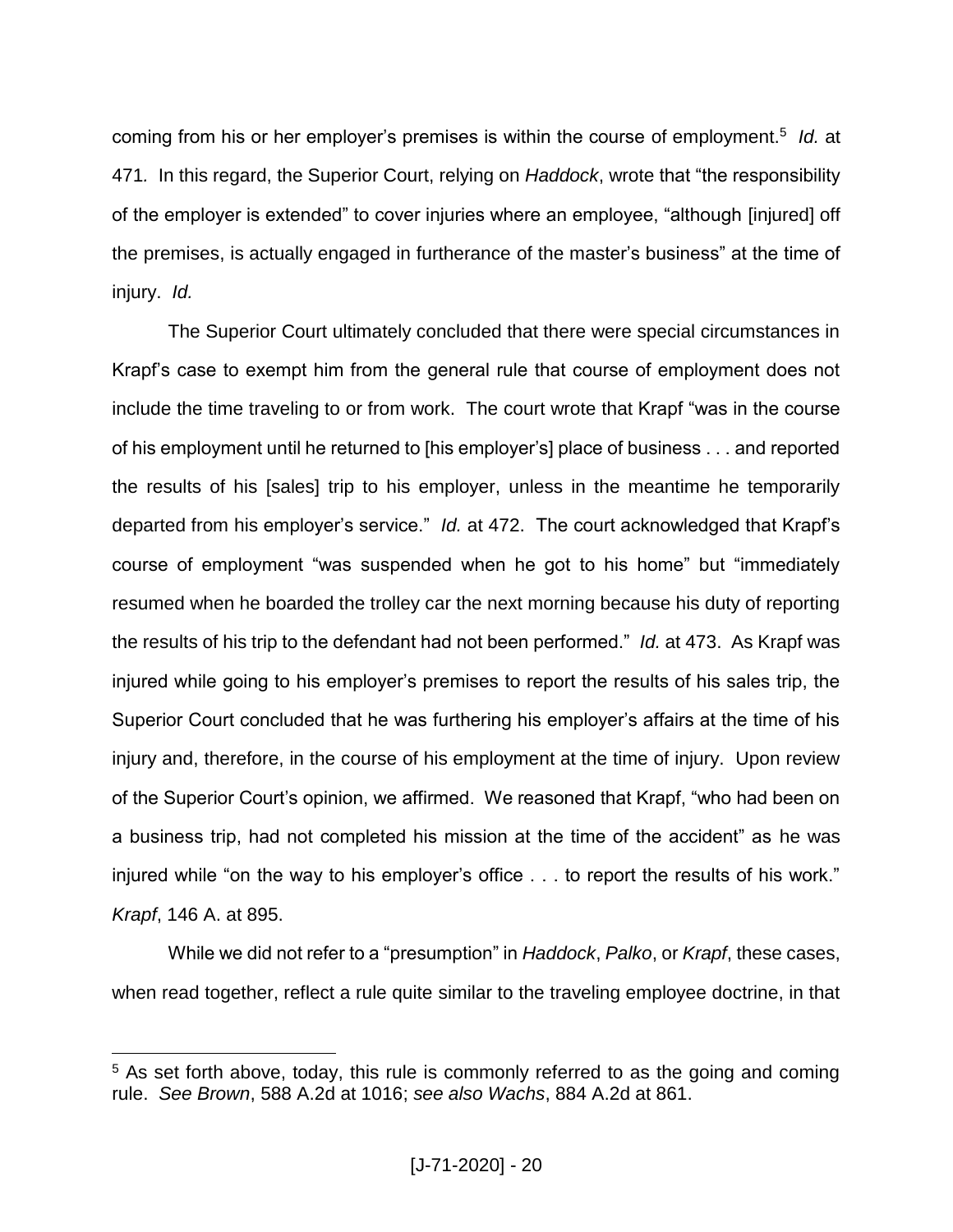we held we consider an employee on work-related travel to be in the course of his or her employment during the travels unless there was evidence that the employee ceased to be acting in furtherance of his or her employer's business and affairs.

The Superior Court issued the first appellate decision recognizing a presumption in favor of traveling employees in *Beaver v. George W. Boyd Co.*, 161 A. 900 (Pa. Super. 1932). In that case, Beaver was a traveling salesman employed by two different companies, the George W. Boyd Company and the Tri State Butter Company. While on a sales trip, Beaver suffered fatal injuries in a motor vehicle accident. His widow sought compensation under the Act from the George W. Boyd Company. In defending the claim, the company argued that in the absence of proof of where Beaver was driving to at the time of the fatal accident, it was just as likely that he was on his way to see customers of the Tri State Butter Company as customers of the George W. Boyd Company. The record reflected that up until the time of the fatal accident Beaver had been exclusively calling on customers of the George W. Boyd Company. As such, the specially presiding judge reviewing the claim awarded benefits to the widow, writing "that the presumption of the law is that, having shown [an employee] to have started out upon the business of the employer, the presumption would be that he continued in that business until evidence appears to show the contrary." *Id.* at 901. In its review of the case, the Superior Court affirmatively quoted the foregoing language in upholding the award of benefits.

The Superior Court considered the scope of employment of traveling employees at length in *Combs v. Cole Brothers Circus*, 67 A.2d 791 (Pa. Super. 1949). In that case, the Superior Court considered whether the employee of a traveling circus, who was fatally injured while traveling from a performance in Greensburg, Pennsylvania to a performance in Johnstown, Pennsylvania, was in the course of his employment at the time of a fatal accident. Like we did in *Haddock*, the Superior Court determined that it must liberally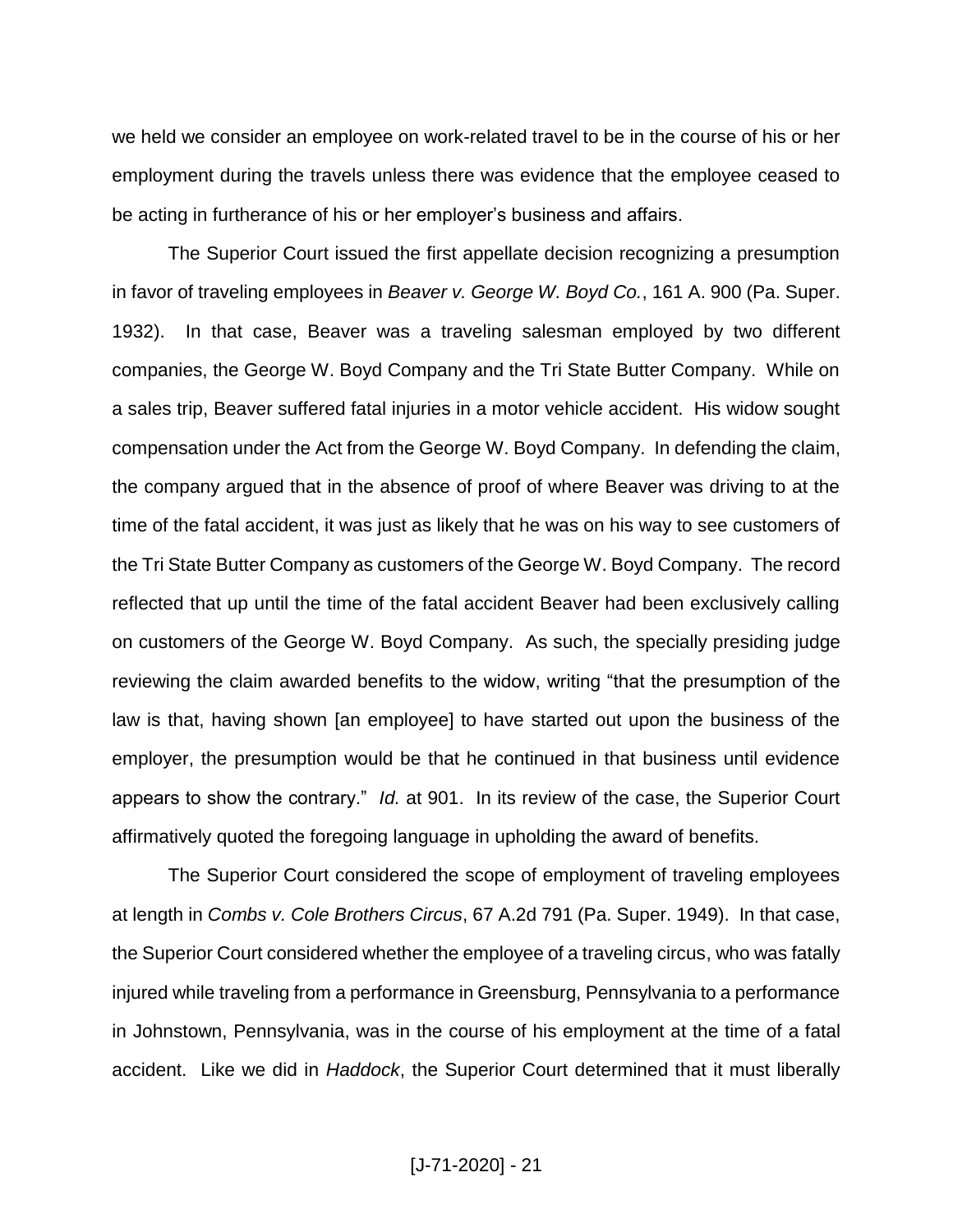construe the phrase "course of employment." *Combs*, 67 A.2d at 794. In doing so, the Superior Court determined that "[t]he course of employment of a traveling worker is necessarily broader than that of an ordinary employee" and, therefore, "[i]f the work of [an] employe necessities travel, during such travel, the employe is in the course of his employment" unless "the employe [] remove[s] himself from the course of employment or abandon[s] his employment." *Id.* The Superior Court ultimately concluded that because his job required him to travel with the circus and because he was traveling with the circus at the time of his fatal accident, the employee was in the course of his employment at the time of the fatal accident.

After *Combs*, the Superior Court clarified what actions constitute abandonment. In *Spry v. Polt*, 142 A.2d 484 (Pa. Super. 1958), the Superior Court held that abandonment of employment occurs when an employee's actions are "foreign to and removed from his usual employment." *Id.* at 486. In *Mitchel v. Holland Furnace Co.*, 149 A.2d 662 (Pa. Super. 1959), the Superior Court determined a traveling employee's "slight and temporary departure from work and administering to [] personal comforts or conveniences" such as procuring food, drink, or lodging, "does not break the course of employment." *Id.* at 665.

After its inception in 1968, the Commonwealth Court was charged with reviewing appeals in workers' compensation cases. In its review of course of employment cases involving traveling employees, the Commonwealth Court has continued to apply the presumption developed by the Superior Court. *See, e.g.*, *Total Assocs. v. Workers' Comp Appeal Bd. (Sternick)*, 814 A.2d 837 (Pa. Cmwlth. 2003); *Southland Cable Co. v. Workers' Comp. Appeal Bd. (Emmett)*, 598 A.2d 329 (Pa. Cmwlth. 1991); *Port Auth. of Allegheny Cty. v. Workers' Comp. Appeal Bd. (Stevens)*, 452 A.2d 902 (Pa. Cmwlth. 1982) (nonfatal claim case); *Workmen's Comp. Appeal Bd. v. Borough of Plum*, 340 A.2d 637 (Pa.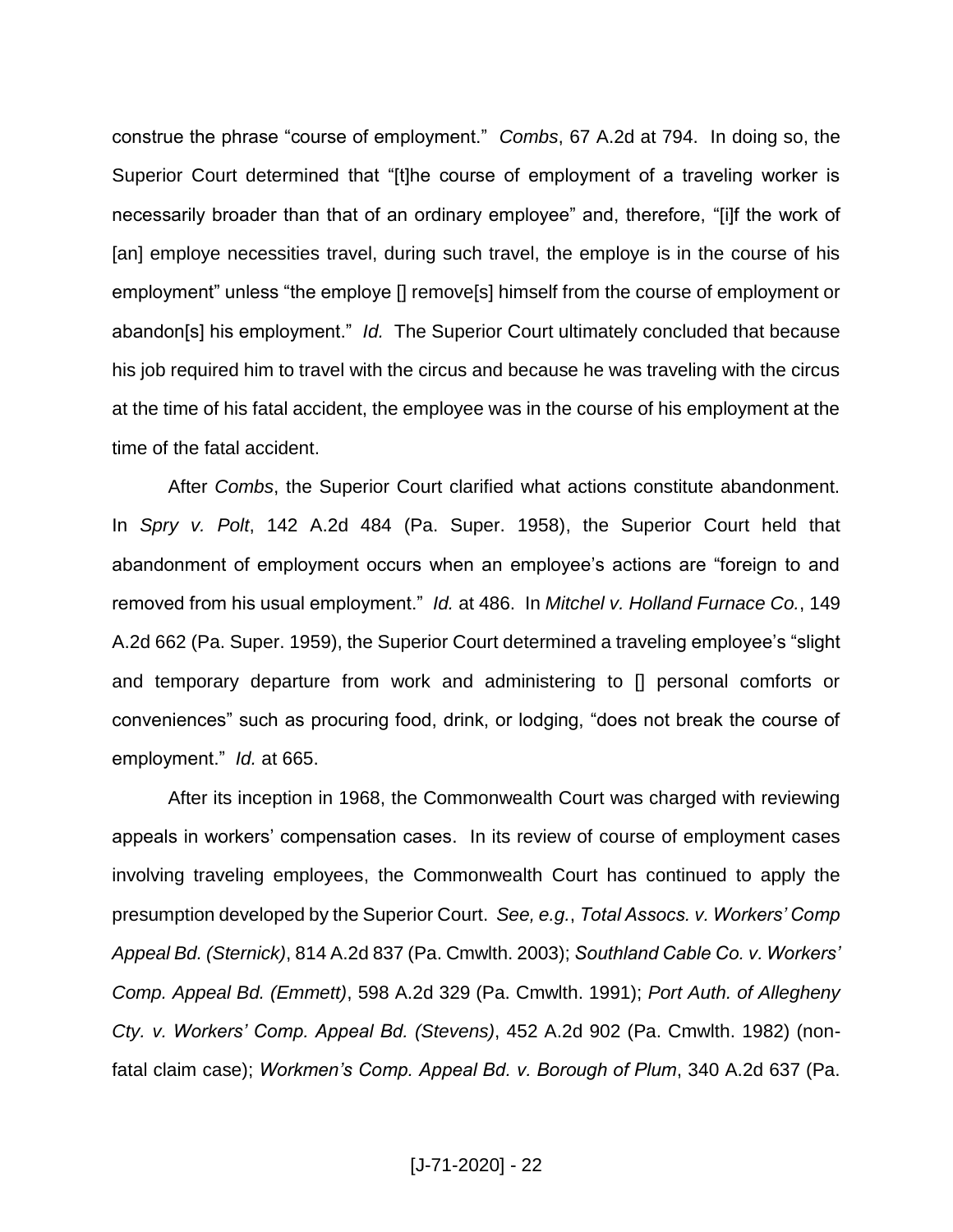Cmwlth. 1975). As it stands developed today, the traveling employee doctrine provides as follows:

When a traveling employee is injured after setting out on the business of his employer, it is presumed that he was furthering the employer's business at the time of the injury. The employer bears the burden of rebutting the presumption. To meet its burden the employer must prove that the claimant's actions were so foreign to and removed from his usual employment that they constitute an abandonment of that employment. Temporary departures from the work route for the purpose of administering to the comforts of an off-the-premises employee, including authorized breaks for lunch, will not interrupt the continuity of the employee's course of employment.

*Roman*, 616 A.2d at 130-31 (internal quotation marks and citations omitted).

The traveling employee doctrine is not unique to Pennsylvania. The Supreme Court of Washington reviewed and applied the traveling employee doctrine for the first time in *Ball-Foster Glass Container Co. v. Giovanelli*, 177 P.3d 692 (Wash. 2008). In reviewing the traveling employee doctrine the court recognized that it is "the prevailing rule throughout the United States." *Id.* at 696 (citing *Buczynski v. Indus. Comm'n of Utah*, 934 P.2d 1169, 1173 (Utah Ct. App. 1997) (examining course of employment decisions across the country including *Roman*)). The Supreme Court of Washington set forth the doctrine in similar terms as the Commonwealth Court did in *Roman*, writing that under the doctrine "[a] traveling employee is generally considered to be in the course of employment continuously during [an] entire [work-related] trip, except during a distinct departure on a personal errand." *Id.* The court explored the rationale behind the doctrine, explaining that

[t]he rationale for th[e] extended coverage is that when travel is an essential part of employment, the risks associated with the necessity of eating, sleeping, and ministering to personal needs away from home are an incident of the employment even though the employee is not actually working at the time of injury.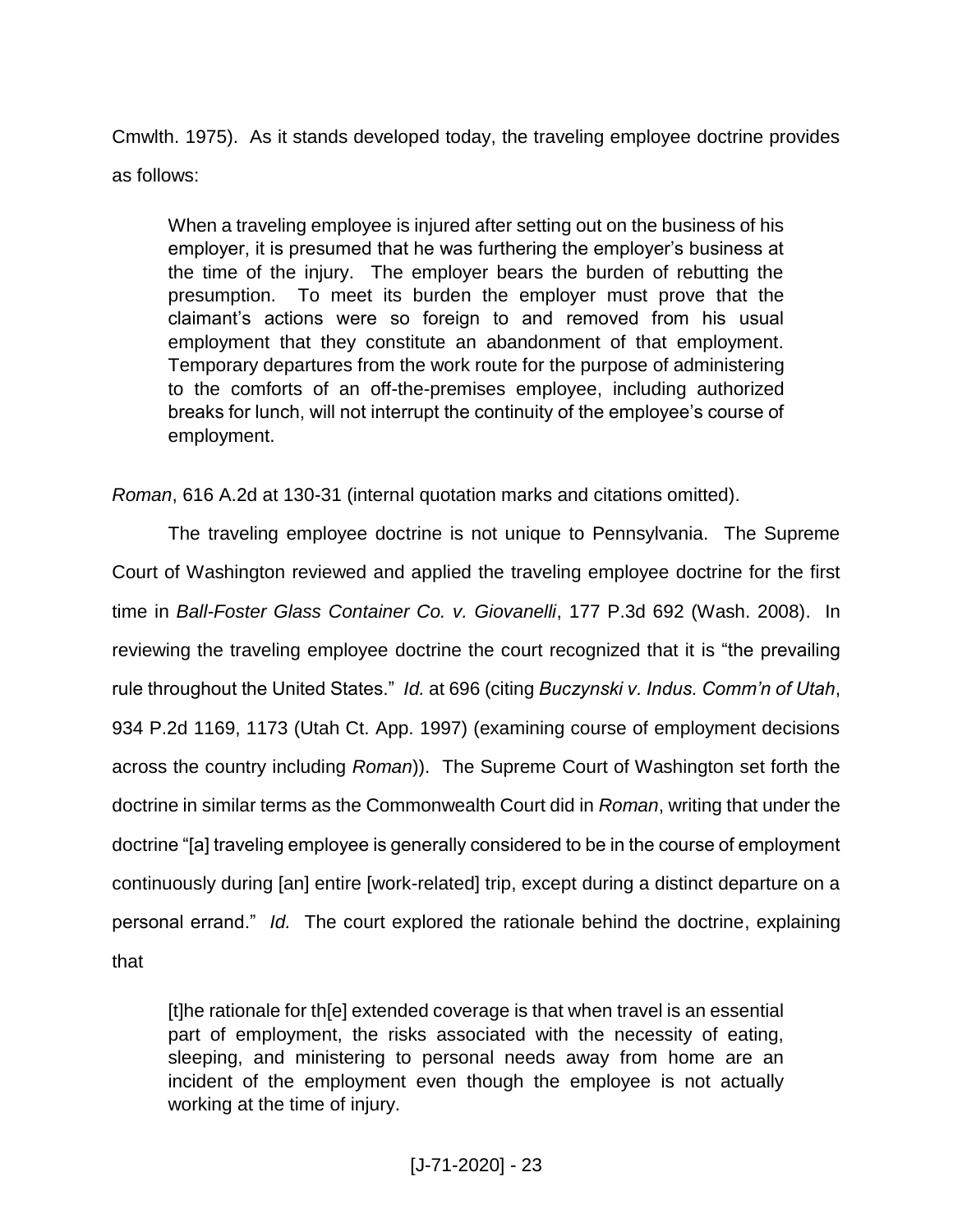*Id.* at 696-67. The court further explained that "[t]he rule recognizes that a traveling employee is subject to hazards [he or she] would otherwise have the option of avoiding and that hazards of travel become the hazards of the employment." *Id.* at 697 (quoting *Chavez v. ABF Freight Sys., Inc.*, 27 P.3d 1011, 1014 (N.M. Ct. App. 2001)).

Upon review of the traveling employee doctrine, we adopt the doctrine as set forth in *Roman*. We must liberally construe the phrase "course of employment" to effectuate the humanitarian purpose of the Act. *Gallie*, 859 A.2d at 1291-92. For a traveling employee, the act of travel is essential for carrying out the business of his or her employer. A traveling salesman, for example, cannot carry out the business of his employer without traveling to present products and solicit business. As such, the act of traveling, in and of itself, furthers the business and affairs of a traveling employee's employer. So too do the activities incidental to travel such as lodging, refueling, and stopping for food and drink.

During their travels, traveling employees are subject to the risks associated with travel that stationary employees are not. Therefore, the "hazards of travel become the hazards of [] employment." *Ball-Foster Glass Container Co.*, 177 P.3d at 697 (citation omitted). In light of this, we agree with the Superior Court's conclusion in *Combs* that a traveling employee must have a broader scope of employment than a stationary one. Therefore, to effectuate the humanitarian purpose of the Act, a traveling employee must be considered in the course of his or her course of employment during the entirety of work-related travel unless the employee abandons his or her employment.

We decline to limit application of the traveling employee doctrine to fatal claim cases as Employer suggests. In arguing that the traveling employee doctrine should only apply to fatal claim cases, Employer contends that the presumption afforded by the doctrine conflicts with a claimant's burden in course of employment cases to demonstrate that he or she was in the course of employment at the time of his or her injury. *See*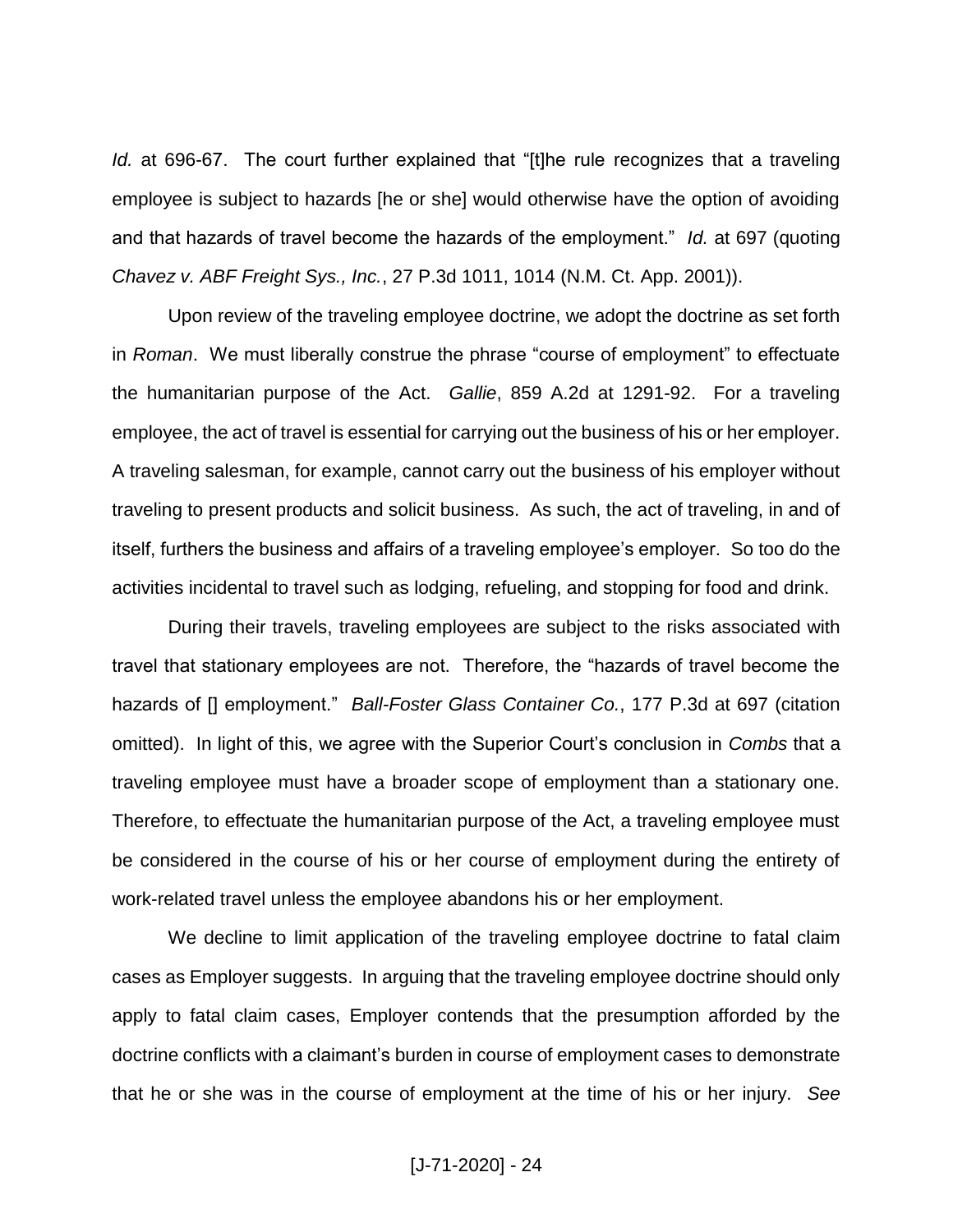*O'Rourke*, 125 A.3d at 1189. However, as we have previously explained, "[w]ithin the context of a fatal claim petition, the surviving family member bears the responsibility to substantiate the elements necessary to merit the benefit award." *Gibson v. Workers' Comp. Appeal Bd. (Armco Stainless & Alloy Prod.)*, 861 A.2d 928, 943 (Pa. 2004). Therefore, if the presumption afforded to traveling employees under the traveling employee doctrine somehow conflicts with the burden prescribed by the Act, the conflict would be equally present in general injury cases as well as fatal claim cases. However, we do not detect a conflict between the presumption and the burden prescribed by the Act. Again, under the Act, the claimant bears the burden of demonstrating that he or she was in the course of employment at the time of his or her injury. *O'Rourke*, 125 A.3d at 1189. To give rise to the presumption, a traveling employee must demonstrate that he or she set out on the business of his or her employer. *Roman*, 616 A.2d at 130. Therefore, the traveling employee doctrine does not eliminate the burden prescribed by the Act, it merely provides a broader scope of employment for traveling employees than stationary employees.

#### **VI. Application of the Traveling Employee Doctrine**

Having reviewed and adopted the traveling employee doctrine, we turn to the facts of the present appeal to consider the doctrine's applicability in this case. The doctrine, again, provides for the following presumption: "[w]hen a traveling employee is injured after setting out on the business of his [or her] employer, it is presumed that he [or she] was furthering the employer's business at the time of the injury." *Roman,* 616 A.2d at 130. Thus, for the traveling employee doctrine to be implicated, Claimant must demonstrate: (1) that he is a traveling employee and (2) that he set out on the day of the accident on the business of Employer. The WCJ acknowledged that Claimant was a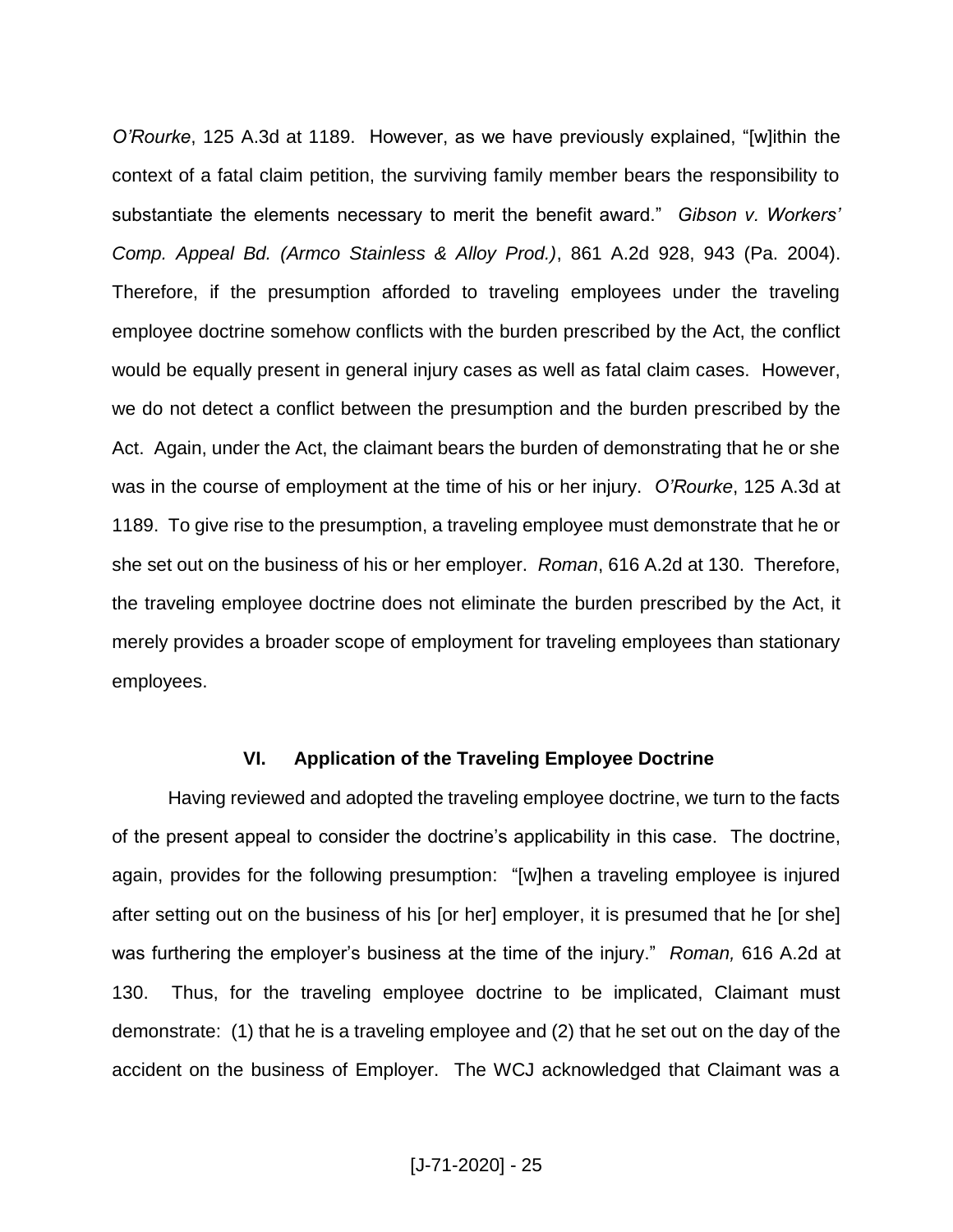traveling employee and that Claimant set out on the day of the accident to visit customers in the northern portion of his sales territory. The record supports these findings, and the Employer does not appear to dispute them.

However, the Employer argues the traveling employee doctrine is not implicated in this case and in doing so contends that this case is akin to *Brown*. We disagree. The employees in *Brown* and *Canning*, which were relied on by the WCJ in his decision, were not traveling employees. Therefore, a different framework for determining whether Claimant was in the course of his employment at the time of the motor vehicle accident applies here than was applied in *Brown* and *Canning*, making the present matter more akin to *Investors Diversified Services*, where the claimant was a traveling employee, than either *Brown* or *Canning*.

As Claimant has established the criteria to give rise to the presumption that he was in the course of his employment at the time of the motor vehicle accident, the burden then shifts to Employer to demonstrate that Claimant abandoned his employment prior to the accident. *Roman*, 616 A.2d at 130. Employer can demonstrate this by showing that Claimant's actions, at some point prior to the accident, "were so foreign to and removed from his usual employment that they constitute an abandonment of that employment." *Roman,* 616 A.2d at 130. While Employer contends the traveling employee doctrine is not implicated in this case, Employer argues, in the event this Court finds the doctrine applicable here, Claimant abandoned his employment when he passed the highway exit to his home and proceeded to the Tilted Kilt because "[h]is attendance was not mandatory for his employment" nor was the event "work-related." Employer's Br. at 37-38.

We begin with the fact that Claimant, admittedly, passed the highway exit to his home on the way to the Tilted Kilt. The Commonwealth Court essentially found this fact to be dispositive, concluding that Claimant ceased to be in the course of his employment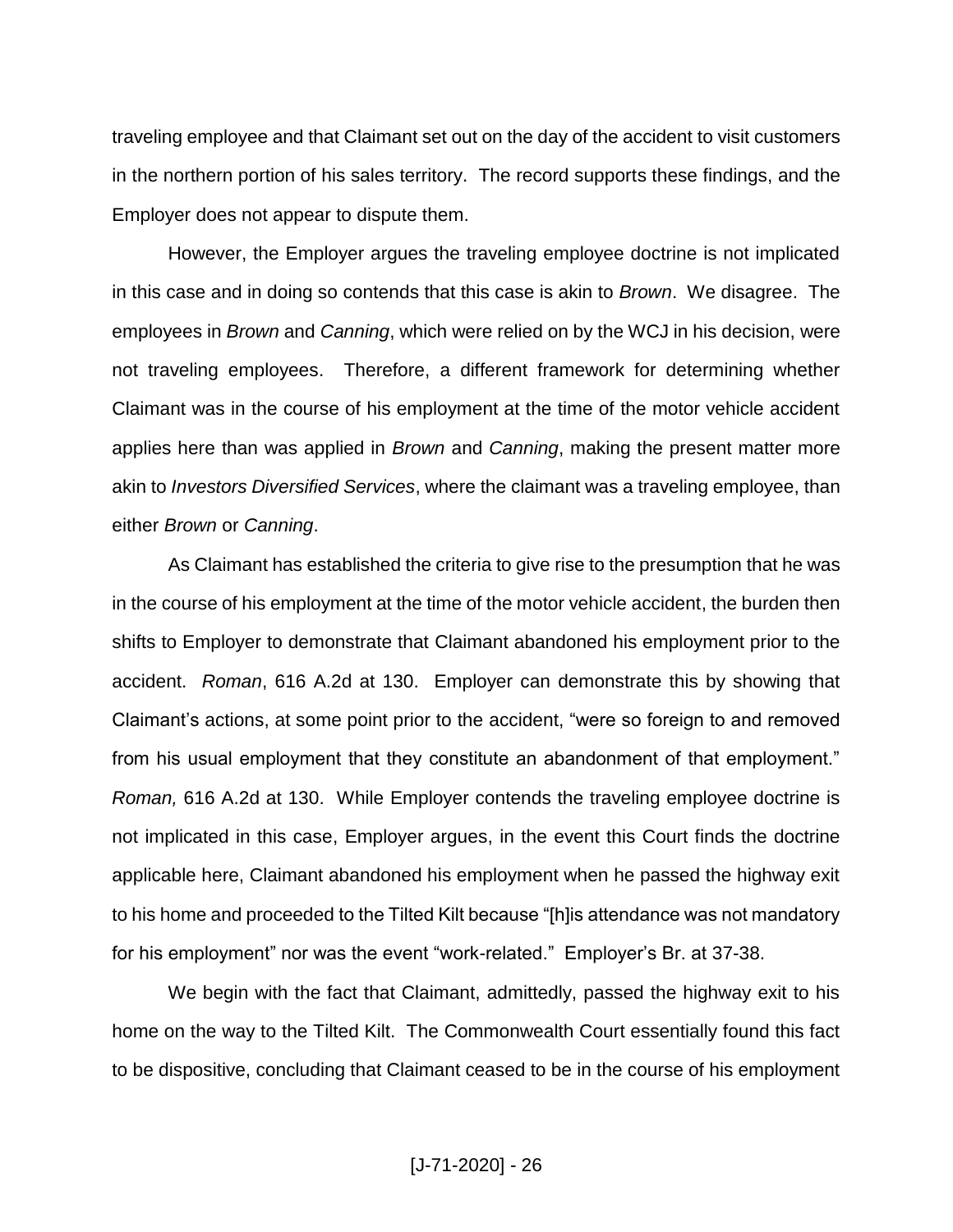at this moment because this is the moment where Claimant's homeward trip ended. *Peters*, 214 A.3d at 743. However, the Commonwealth Court's attention to this fact was far too narrow. An employee's course of employment does not end simply because the employee passed his or her home during the workday. For example, if Claimant had passed his home while traveling from one customer to the next, he surely would not have ceased to be in the course of his employment simply by passing his home.

Claimant contends that he passed the highway exit to his home to attend an Employer-sponsored social event. While the location of Claimant's home is certainly relevant if his attendance of the event at the Tilted Kilt constituted abandonment, it is not dispositive of whether Claimant's course of employment continued through the event. As such, we proceed to consider whether his attendance at the event constituted abandonment of employment.

We agree with Judge Cohn Jubelirer's dissenting opinion that Claimant did not abandon his employment by attending the event at the Tilted Kilt. Claimant, who the WCJ found credible in part, and Michael Cintron, who the WCJ found credible, both testified that these types of events were regularly held during sales blitzes. WCJ's Decision, FOF ¶¶ 5, 7. Therefore, it would be difficult for us to conclude that Claimant's action in attending a regularly held type of event constituted an act so foreign to and removed from his regular employment to be considered abandonment of employment.

We acknowledge the WCJ found the event at the Tilted Kilt to be voluntary and social in nature. *Id.* ¶ 10. However, those facts, do not mean the event was not workrelated. The record reflects that Employer hosted and sponsored the event. While work may not have been discussed at the event, the event still benefited Employer by fostering relationships and improving morale. *See Investors Diversified Servs.*, 520 A.2d at 960. The record reflects this to be true. Theodore Smith described the event as a chance for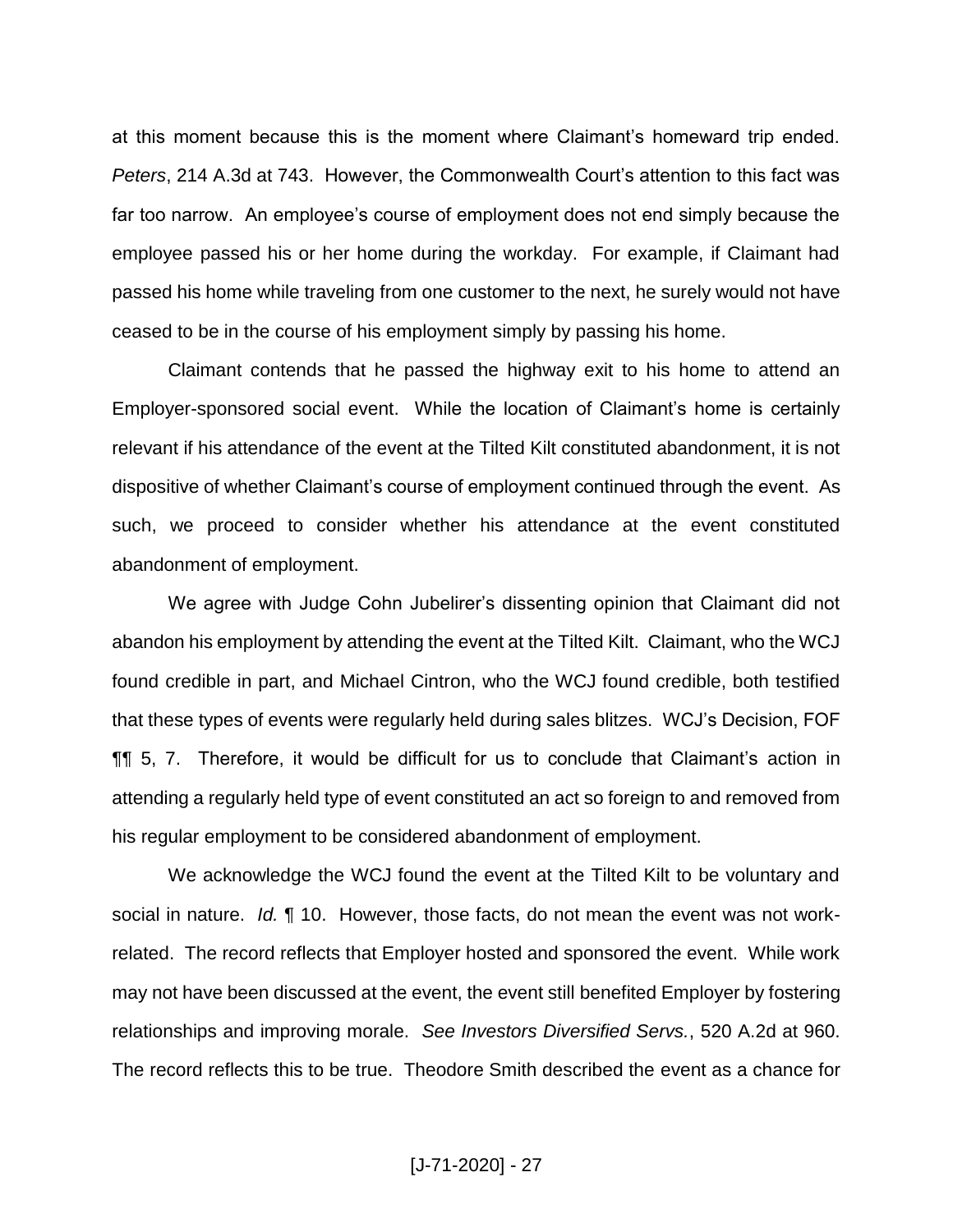the sales representatives to relax after the sales blitz. WCJ's Decision, FOF ¶ 6. Michael Cintron indicated during his testimony that these types of events were a perk for sales representatives. *Id.* ¶ 7. Therefore, we cannot conclude that Claimant abandoned his employment by attending the event. This, however, does not end our analysis as there remains a question as to whether Claimant abandoned his employment sometime between leaving the event at the Tilted Kilt and the occurrence of the motor vehicle accident.

The record reflects conflicting testimony as to where Claimant was coming from at the time of the motor vehicle accident. Claimant testified that he was traveling from the Tilted Kilt to his home at the time of the motor vehicle accident. *Id.* ¶ 5. Michael Cintron, on the other hand, testified that in his phone conversation with Claimant following the motor vehicle accident, Claimant stated that he was on his way home from some other event than the one at the Tilted Kilt at the time of the accident. *Id.* ¶ 7. That being said, Michael Cintron candidly testified that he could not recall where Claimant said he was coming from. *Id.*<sup>6</sup> The WCJ did not explicitly resolve this conflicting testimony,

 $\overline{a}$ 

<sup>&</sup>lt;sup>6</sup> During his testimony regarding the phone conversation with Claimant following the accident, Michael Cintron had the following exchange with Employer's counsel during direct examination:

Q. Did [Claimant] tell you what he was doing at the time [of the accident]?

A. I can't recall specifically. I do know the first question I asked him was, are you okay, of course, and about his well[-]being. We went over what he needed to do as far as police, calling the police, getting pictures and accident reports. He did state that he was on his way from an event. I'm not sure if it was --- had to do with his daughters. I don't know exactly what it was because I know that his children were in after school events. But it definitely was not on his way from the Titled Kilt from what he told me.

April 1, 2016 Hearing Transcript, Reproduced Record at 128a. Michael Cintron was asked again on cross-examination where Claimant stated he was coming from at the time of the motor vehicle accident, to which Michael Cintron testified that he could not "remember or recall." *Id.* at 128a-29a.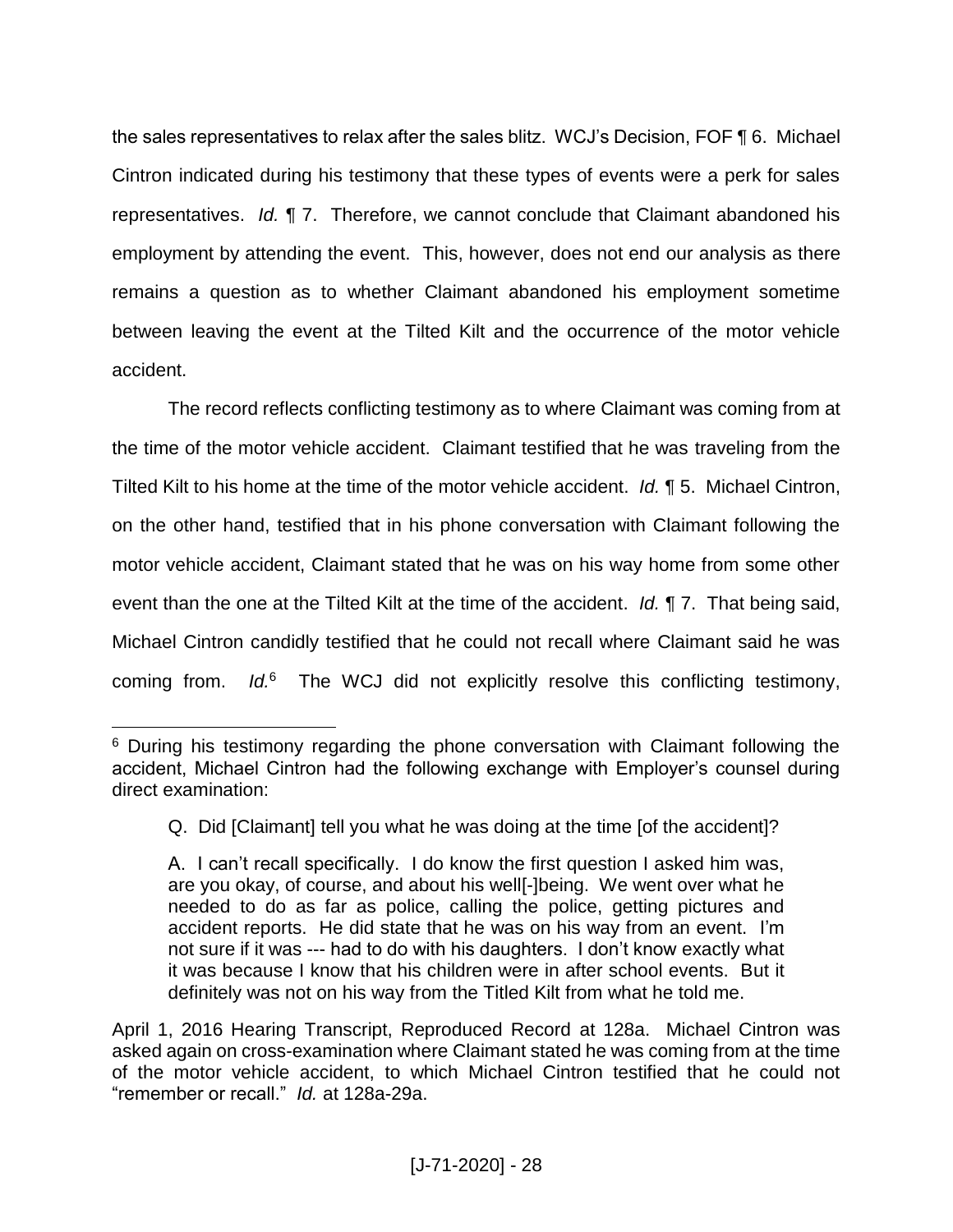presumably because the WCJ determined that Claimant abandoned his employment with Employer when he passed the highway exit to his home and proceeded to the Tilted Kilt. While the WCJ did credit the testimony of Michael Cintron, this credibility determination does not resolve the conflicting testimony because the WCJ also credited in part the testimony of Claimant without explaining which parts the WCJ deemed credible. *Id.* ¶ 10. This leaves the conflicting testimony of Claimant and Michael Cintron unresolved, and leaves open the question of whether Claimant took some action after leaving the Tilted Kilt that could constitute abandonment of employment.

As "the WCJ is the ultimate finder of fact and the exclusive arbiter of credibility and evidentiary weight," we find it necessary to remand for the WCJ to resolve the conflicting testimony between Claimant and Michael Cintron with respect to whether Claimant was coming from the Tilted Kilt at the time of the accident or from some other unknown event. *Thompson v. Workers' Comp. Appeal Bd. (USF&G Co.)*, 781 A.2d 1146, 1150 (Pa. 2001). If on remand the WCJ resolves the conflicting testimony in favor of Michael Cintron and credits his testimony, the WCJ will then need to determine whether Claimant's action in attending an unknown event following the event at the Tilted Kilt was "so foreign to and removed from his usual employment that [it] constitute[d] an abandonment" of his employment. *Roman,* 616 A.2d at 130; *see also Maher*, 218 A.2d at 596 (setting forth that under the traveling employee doctrine, a traveling employee's "continuity of employment is not broken unless the employe's activity constitutes an abandonment of employment.").

#### **VII. Conclusion**

For the abovementioned reasons, we conclude Claimant remained in the course of his employment with Employer through the event at the Tilted Kilt. However, as there